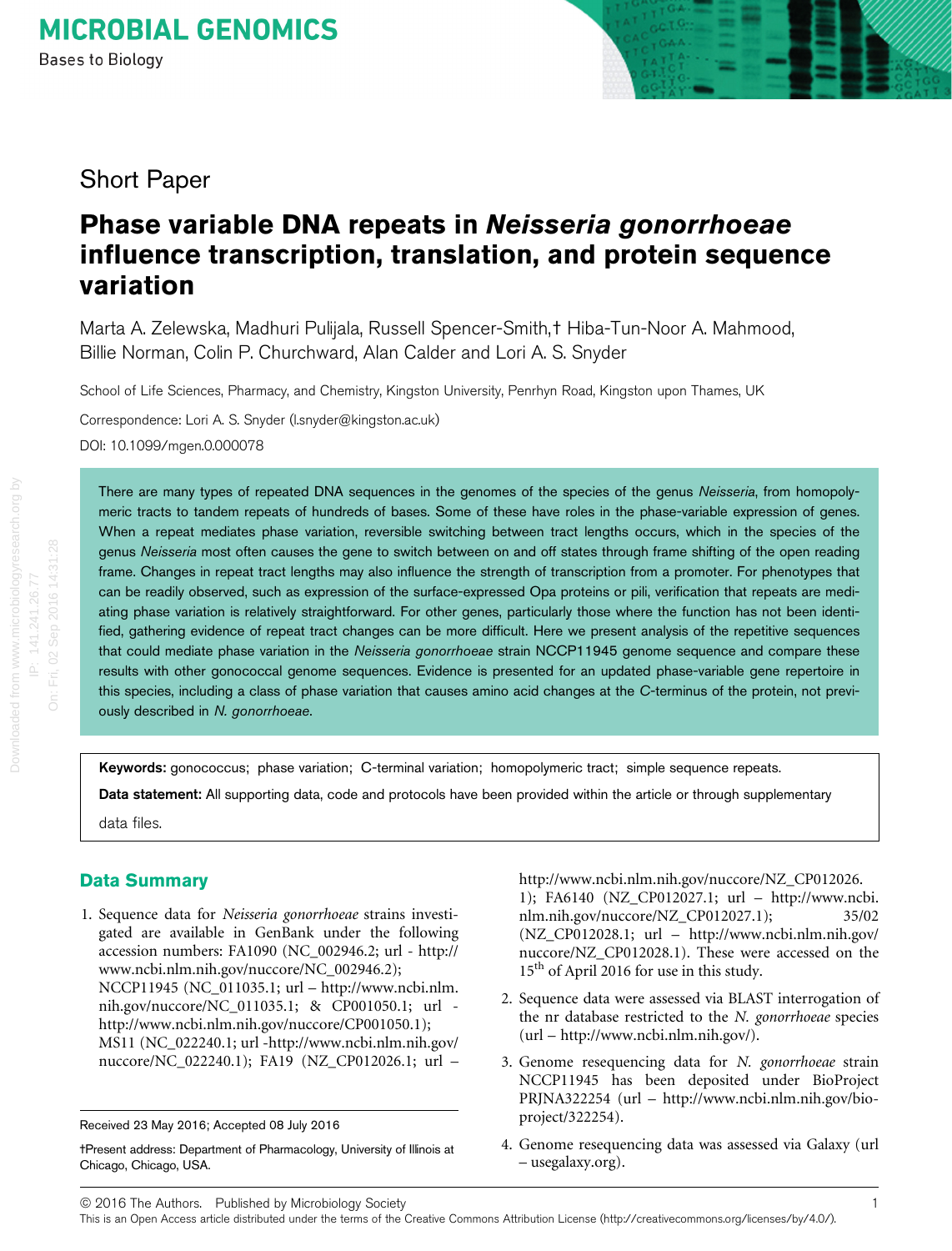### Introduction

In Neisseria gonorrhoeae, the causative agent of gonorrhoea, DNA repeats are intimately linked to the biology of the organism. N. gonorrhoeae, and the closely related bacterial species Neisseria meningitidis, undergo phase-variable stochastic switching of gene expression for several surface structures, contributing to antigenic variation and immune evasion as well as niche adaptation in the course of infection ([Bhat](#page-12-0) et al., [1991; Moxon](#page-12-0) et al., 2006; [Carbonnelle](#page-12-0) et al., 2009; [Srikhanta](#page-13-0) et al[., 2009](#page-13-0); Omer et al[., 2011](#page-12-0)). Phase variation is mediated by simple sequence repeats associated with genes. In the species of the genus Neisseria the vast majority contain homopoly-meric tracts within the coding sequences [\(Snyder](#page-13-0) et al., 2001).

Comparative sequence analysis between a single N. gonorrhoeae and several N. meningitidis genome sequences identi-fied over 100 potentially phase-variable genes [\(Snyder](#page-13-0) et al., [2001](#page-13-0)), some of which have later been demonstrated to be phase-variable experimentally (Jordan et al[., 2005](#page-12-0)). Transcriptional and translational phase variation have been extensively studied in the species of the genus Neisseria, however an additional class of simple sequence repeat-mediated phase variation has been described in Helicobacter canadensis following whole-genome analysis (Snyder et al[., 2010](#page-13-0)). Simple sequence repeat-mediated changes in the presence or absence of C-terminal cell wall attachment motifs has also been described in Streptococcus agalactiae ([Janulczyk](#page-12-0) et al., 2010). In N. meningitidis, a gene fusion between pglB2 and the downstream phosphoglycosyltransferase gene appears to be mediated by a poly-A repeat tract ([Viburiene](#page-13-0) et al., 2013).

With the availability of additional gonococcal genome sequences, the gonococcal phase-variable repertoire has here been re-assessed. As a result, phase variation in which repeats at the  $3'$  ends of genes mediate changes in the Cterminal sequence of the proteins is described as part of a refined phase-variable gene repertoire.

### **Methods**

Identification of phase-variable genes. Using the previous phase-variable gene repertoires reported for N. gonorrhoeae and N. meningitidis [\(Snyder](#page-13-0) et al., 2001; [Martin](#page-12-0) et al., [2003](#page-12-0); [Jordan](#page-12-0) et al., 2005), the homologues in N. gonorrhoeae strain NCCP11945 were sought (CP00150.1; [Chung](#page-12-0) et al., [2008](#page-12-0)). In addition, pattern search in xBASE ([Chaudhuri](#page-12-0) et al[., 2008](#page-12-0)) was used to identify other repeats, based on previous evidence of phase variation in the species of the genus  $Neisseria: \geq (G)8; \geq (C)8; \geq (CAAACAC): \geq (CAAATAC)$  $3; \geq (CCCAA)3; \geq (GCCA)3; \geq (A)9; \geq (T)9; \geq (AAGC)3;$  $\geq$  (TTCC)3; and  $\geq$  (CTTCT)3. No other repeats have been demonstrated to cause phase variation in this species. Genome sequences for N. gonorrhoeae strains NCCP11945 (NC\_011035.1), FA1090 (NC\_002946.2), FA19 (NZ\_CP012026.1), FA6140 (NZ\_CP012027.1), 35/02 (NZ\_CP012028.1), and MS11 (NC\_022240.1) were downloaded on 15th<sup>th</sup>April 2016 and compared using progressive Mauve v2.3.1 [\(Darling](#page-12-0) et al., 2004) to identify orthologues (Table S1, available in the online Supplementary Material).

#### Impact Statement

Phase variation plays a vital role in the ability of Neisseria gonorrhoeae to adapt to the various niche environments encountered. Through stochastic switching in the expression of key genes and regulatory systems, mediated by simple sequence repeats, the population of bacteria are diverse and readily able to survive in the face of selective pressures. Not all simple sequence repeats within the genome mediate phase variation. Previous investigations have sought to define the phasevariable repertoire of the species of the genus Neisseria and have identified a large number of candidates using a small number of genome sequences. With the availability of more genome sequence data and additional experimental data, we have refined the original repertoire to include those most likely to be phase-variable in N. gonorrhoeae. As these genes are important for survival, their definition as phase-variable is important for understanding pathogenesis and for potential future therapies. The advent of high-throughput sequencing has the potential to reveal additional cases of withinstrain variations in repeat tracts, supporting phase-variable candidacy of genes.

Identification of repeat variation within N. gonorrhoeae strain NCCP11945. N. gonorrhoeae strain NCCP11945 was grown on GC agar (Oxoid) with Kellogg's ([Kellogg](#page-12-0) et al., [1963](#page-12-0)) and 5 % Fe(NO<sub>3</sub>)<sub>3</sub> supplements at 37 °C in a candle tin for a period of 8 weeks with passages to fresh agar plates every 2 days or at 37 °C 5 %  $CO<sub>2</sub>$  for a period of 20 weeks with passages to fresh agar plates every 2–3 days. At each passage, cells were scraped from the plate and resuspended in 1 ml of GC broth to a turbidity equivalent to a 0.5 McFarland standard before inoculation onto fresh plates using a sterile cotton swab. DNA was extracted from such resuspensions using the Puregene Yeast/Bacterial kit (Qiagen). A sample  $(1 \mu g)$  or  $(100 \mu g)$  of the DNA was genome sequenced using the Ion Personal Genome Machine, Ion Express Fragment Library kit, Ion Express Template kit, and Ion Sequencing kit (Life Technologies) or using the Illumina-based methods of the MicrobesNG service (microbesng.uk). Sequence read data was interpreted using Galaxy on usegalaxy.org (Afgan et al[., 2016\)](#page-12-0). Briefly, the reference sequence (NC\_011035.1), Ion Torrent data for eight-week passages (KU1-4, KU1-45), Ion Torrent data for 20-week passages (KU1-95, KU1-96), and Illumina data for 20-week passages (2928-NS1\_1 & 2929-NS1\_2 and 2929-NS2\_1 & 2929-NS2\_2) were uploaded to Galaxy. The Ion Torrent bam format files were converted to fastq for-mat using BAMTools Convert [\(Barnett](#page-12-0) et al., 2011). FASTO Groomer was used on all NGS data ([Blankenberg](#page-12-0) et al., [2010](#page-12-0)). Bowtie2 was used to map the reads against the reference ([Langmead](#page-12-0) et al., 2009; [Langmead](#page-12-0) et al., 2012) before visualisation using the Integrated Genomics Viewer ([Robinson](#page-12-0) et al., 2011; [Thorvaldsdóttir](#page-13-0) et al., 2013).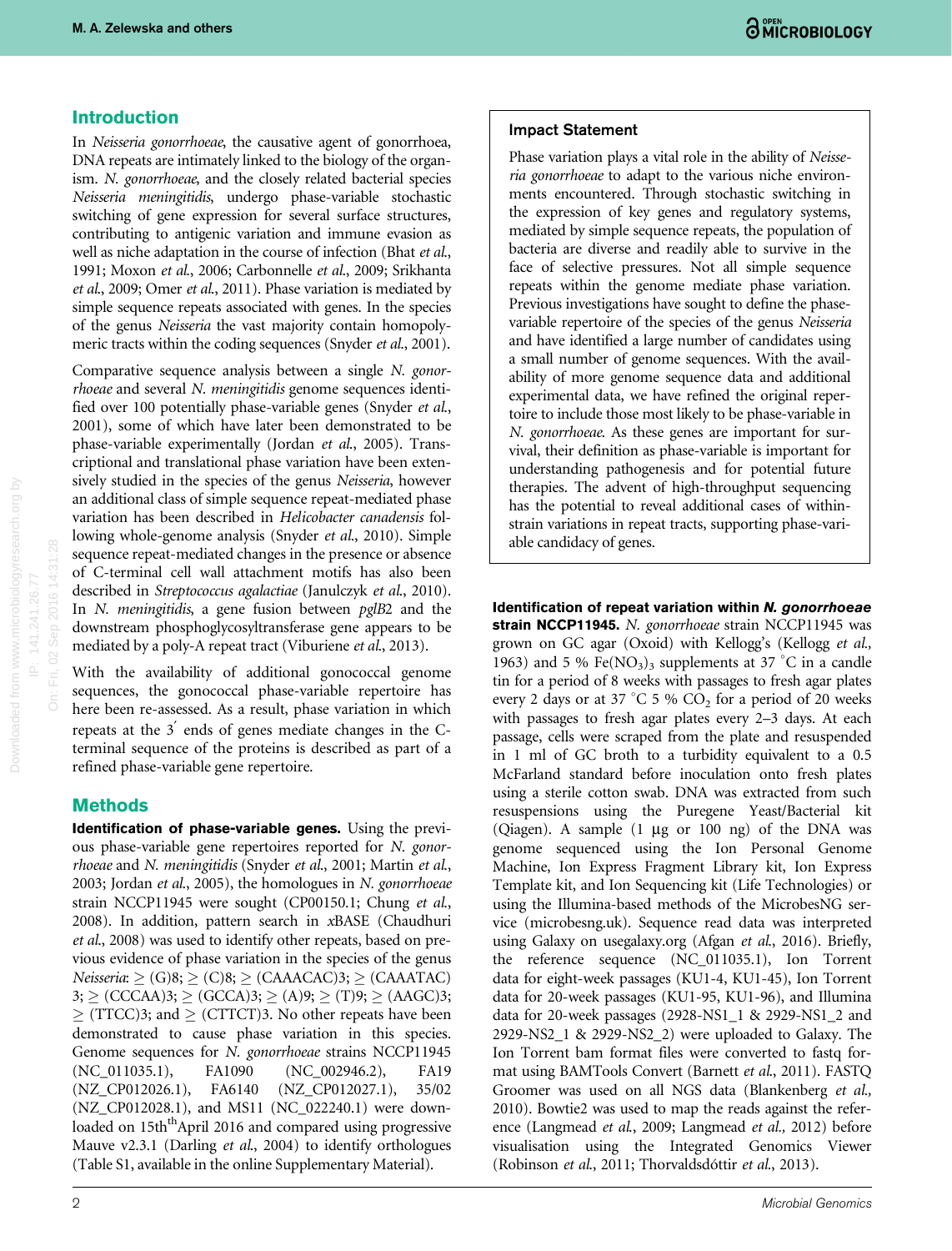

<span id="page-2-0"></span>



Fig. 1. Illustrations of the types of phase variation in N. gonorrhoeae. (a): Transcriptional phase variation, in which changes in a repeat tract alter the facing and spacing of the  $-10$  and  $-35$  promoter elements and the level of transcription of the gene. Phase variation of *fetA* is used as an example, where it has been shown that differences in spacing of the  $-10$  and  $-35$  elements due to changes in the poly-C repeat tract alter expression levels, represented by the widths of the arrows [\(Carson](#page-12-0) et al., 2000). (b): Translational phase variation, in which changes in a repeat tract towards the 5<sup>'</sup> end of the coding sequence alter the reading frame of a coding region and switch expression on and off due to frame-shift. Phase variation of pilC is used as an example, where it has been shown that changes in the poly-G repeat tract generate frame-shifts which switch protein expression on and off ([Jonsson](#page-12-0) et al., 1991). (c): C-terminal phase variation, in which changes in a repeat tract towards the 3<sup>'</sup> end of the coding sequence alter the reading frame of a coding region and switch the encoded C-terminal amino acids between the three reading frames. In the example NGK\_1211, two of the reading frames result in different C-terminal ends to the protein, while the third generates a fusion with the downstream coding sequence, NGK\_1212. Only some examples of C-terminal phase variation result in this type of fusion ([Table 3\)](#page-7-0).

### Results and Discussion

#### Phase variable genes

The phase-variable gene repertoire of N. gonorrhoeae strain NCCP11945 was investigated and compared against gonococcal strains FA1090, FA19, FA6140, 35/02, and MS11 to assess the presence of similar repeat tracts across the species and variations in repeat tract lengths between strains.

Transcriptional phase variation is mediated by repeats within or associated with the promoter region (Fig. 1a). Changes in the repeat alters the level of transcription of the gene, as in fetA (frpB; NGK\_2557) where differences in the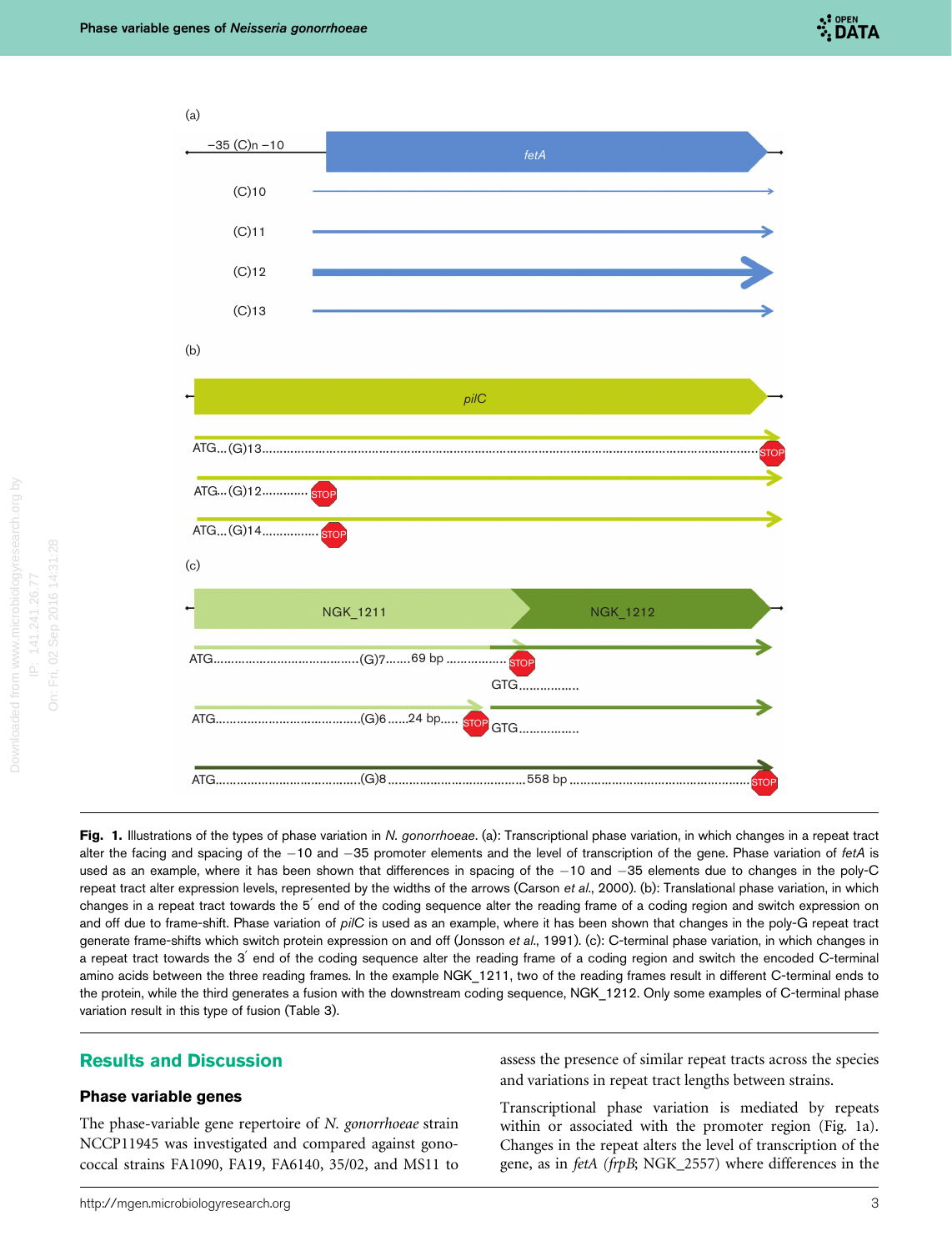Table 1. Transcriptional phase variable genes in N. gonorrhoeae Table 1. Transcriptional phase variable genes in N. gonorrhoeae

<span id="page-3-0"></span>

| Repeat in<br><b>FA1090</b><br>Gene                                                                                                                                                                                                                                                                                                                                                                                                                                                                                                                                                                                                                                                                                                                                                                                          |                            |                         |                    |                           |                                |                              |                              |                               |
|-----------------------------------------------------------------------------------------------------------------------------------------------------------------------------------------------------------------------------------------------------------------------------------------------------------------------------------------------------------------------------------------------------------------------------------------------------------------------------------------------------------------------------------------------------------------------------------------------------------------------------------------------------------------------------------------------------------------------------------------------------------------------------------------------------------------------------|----------------------------|-------------------------|--------------------|---------------------------|--------------------------------|------------------------------|------------------------------|-------------------------------|
| <b>FA1090*</b><br>$locus^*$                                                                                                                                                                                                                                                                                                                                                                                                                                                                                                                                                                                                                                                                                                                                                                                                 | NCCP11945<br>$locus+$      | NCCP11945†<br>Repeat in | Repeat in<br>FA19# | Repeat in<br>FA6140\$     | Repeat in 35/<br>$\frac{1}{2}$ | Repeat in<br>MS115           | N. gonorrhoeae<br>candidacy# | Reference                     |
| (T)11C(G)<br>NGO_04715<br>porA                                                                                                                                                                                                                                                                                                                                                                                                                                                                                                                                                                                                                                                                                                                                                                                              | NGK_0906 &<br>$NGK 0907**$ | $(T)$ 9 $C$ (G) $6T$    | (T)8C(G)<br>78     | (T)9C(G)6T                | $(T)$ 9 $C(G)$ 6 $T$           | $(T)$ 9 $C(G)$<br><b>STT</b> | Known                        | van der Ende<br>et al. (1995) |
| $\mathcal{S}(A)$<br>NGO2047<br>Lipoprotein                                                                                                                                                                                                                                                                                                                                                                                                                                                                                                                                                                                                                                                                                                                                                                                  | NGK_2186†1                 | (A)8                    | (A)8               | $\mathcal{L}(\mathbb{A})$ | $\mathcal{L}(\mathbb{A})$      | $\mathbf{A})\mathbf{8}$      | Yes                          |                               |
| $\frac{13}{2}$<br>NGO2093<br>fetA / frpB                                                                                                                                                                                                                                                                                                                                                                                                                                                                                                                                                                                                                                                                                                                                                                                    | NGK 2557                   | $(C)$ 14                | (C)10              | $(C)$ 11                  | $\overline{C}$                 | $(C)$ 11                     | Known                        | Carson et al.<br>(2000)       |
| #Gene phase variation candidacy in N. gonorrhoeae. Known, phase variation has been reported in the literature. Yes, there is evidence of repeat tract variation between strains supporting phase<br>**This coding sequenc appears to be frame-shifted and annotated as two coding sequences.<br>§From the N. gonorrhoeae strain FA6140 genome sequence (NZ_CP012027.1).<br>†From the N. gonorrhoeae strain NCCP11945 genome sequence (CP00150.1).<br>#From the N. gonorrhoeae strain FA19 genome sequence (NZ_CP012026.1).<br>*From the N. gonorrhoeae strain FA1090 genome sequence (NC_002946.2).<br>(From the N. gonorrhoeae strain MS11 genome sequence (NC_022240.1).<br>††NGK_2186 and NGO2047 annotations are on opposite strands.<br>From the <i>N. gonorrhoeae</i> strain 35/02 genome sequence (NZ_<br>variation. |                            | CP012028.1).            |                    |                           |                                |                              |                              |                               |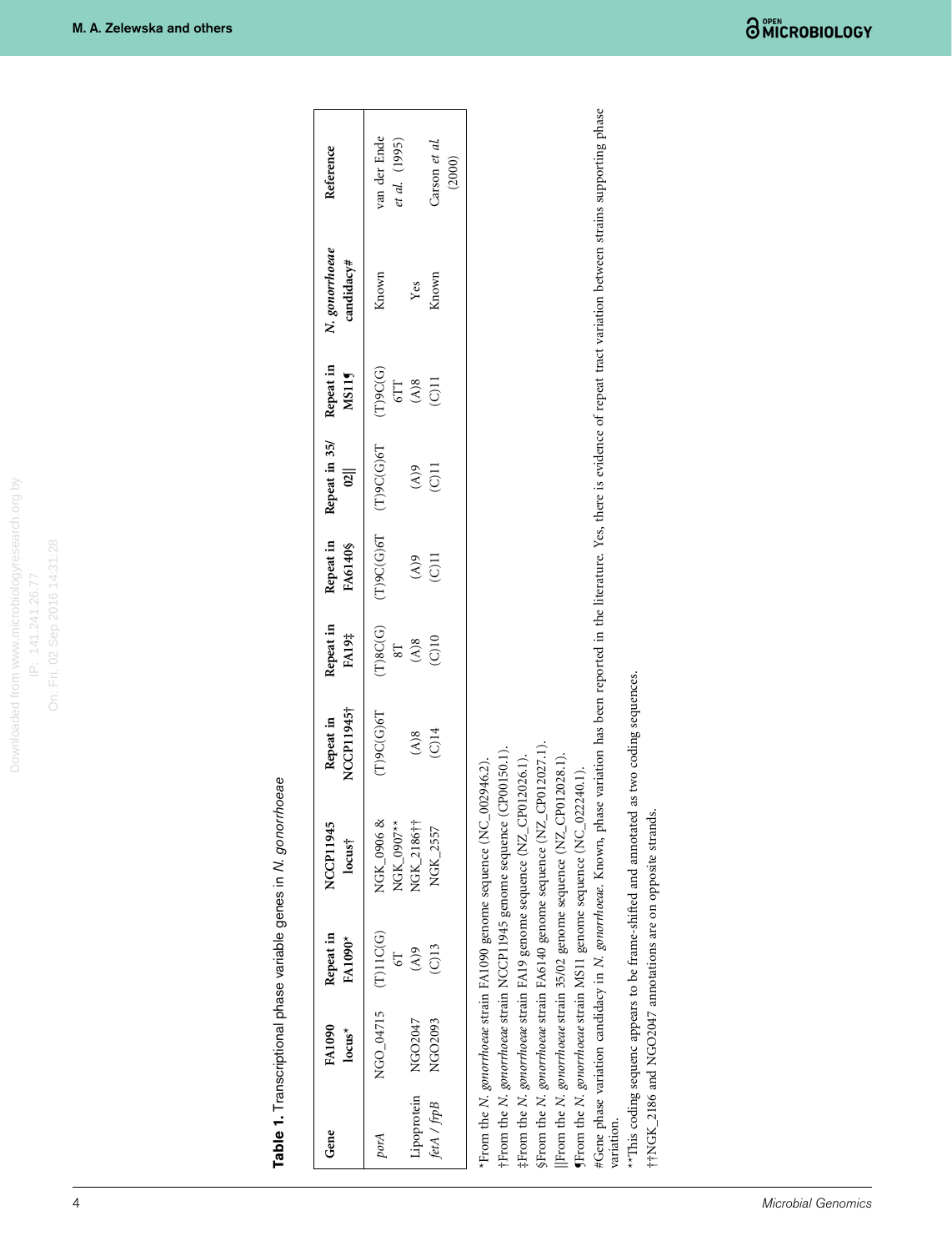esearch.org by Downloaded from www.microbiologyresearch.org by On: Fri, 02 Sep 2016 14:31:28 On: Fri, 02 Sep 2016 14:31:28 Downloaded from www.microbiology IP: 141.241.26.77 IP: 141.241.26.77

> Table 2. Translational phase-variable genes in N. gonorrhoeae **Table 2.** Translational phase-variable genes in N.  $g$ onorrhoeae

http://mgen.microbiologyresearch.org

<span id="page-4-0"></span>

| Reference                       | Jonsson        | et al., 1991<br>Stern $\&$ | Meyer, 1987    | Stern $\&$     | Meyer, 1987    | Power et al.,      | Power et al.,<br>2003 | 2003           | Power et al.,   | 2003                                              | Adamczyk-                    | et al., 2011<br>Poplawska |                            | Srikhanta | et al., 2009                                                 | Srikhanta    | et al., 2009                     |                 | Meyer, 1987<br>Stern &    |              |           | Stern &        | Meyer, 1987          | Stern &        | Meyer, 1987               | Meyer, 1987<br>Stern & |              |
|---------------------------------|----------------|----------------------------|----------------|----------------|----------------|--------------------|-----------------------|----------------|-----------------|---------------------------------------------------|------------------------------|---------------------------|----------------------------|-----------|--------------------------------------------------------------|--------------|----------------------------------|-----------------|---------------------------|--------------|-----------|----------------|----------------------|----------------|---------------------------|------------------------|--------------|
| gonorrhoeae<br>candidacy#       | Known          | Known                      |                | Known          |                | Known              |                       | Known          | Known           |                                                   | Known                        |                           | Yes                        | Known     | Yes                                                          | Known        | Yes                              |                 | Known                     | Yes          | Yes       | Known          |                      | Known          |                           | Known                  | Yes          |
| Repeat in<br><b>MS115</b>       | (G)12          | (CTTCT)                    | <b>SCTT CC</b> | (CTTCT)        | <b>7CTT CC</b> | $\approx$          |                       | È              | (CAAACAC)       | 15(CAAATAC)<br>$\mathfrak{S}$                     | $(G)$ 7                      |                           | (C)6A(C)<br>14GC C         | (CCCAA)7  | (C)10TTATCT<br>AACA(G)7                                      | (GCCA)24     | <b>9TTATCTA</b><br>$\odot$       | ACA(G)7         | 4CTT CC<br>(CTTCT)        | (AAGC)7      | (AAGC)3   | (CTTCT)13CT    | TCCCTTCT(C<br>TTCC)2 | (CTTCT)        | <b>TCTT CC</b><br>(CTTCT) | <b>SCTT CC</b>         | (CAAG)       |
| Repeat in 35/<br>$\frac{1}{2}$  | (G)9CAGG       | (CTTCT)6(CT                | $TCC$ )2       | (CTTCT)        | <b>7CIT CC</b> | no repeat          | A(C)6                 |                | (CAAACAC)       | 24 CAAATAC                                        | $(G)$ 7                      |                           | (C)11A(C)<br><b>SGC GC</b> | (CCCAA)11 | (C)1ITTATCT<br>AACA(G)8                                      | (GCCA)19     | (C)11TTATCT<br>AACA(G)8          |                 | <b>SCTT CC</b><br>(CTTCT) | (AAGC)9      | (AAGC)3   | (CTTCT)12CT    | TCC                  | (CITCT)18CT    | (CTTCT)<br>TCC            | <b>7CTT CC</b>         | (CAAG)       |
| Repeat in FA6140\$              | $(G)$ 13       | CTT(CTTCT)10CTTCC          |                | (CITCT)17CTTCC |                | no repeat          | A(C)6                 |                | (CAAACAC)10CAAA | TACCAAACACCAAA<br><b>TACCAAACAC</b><br>(CAAATAC)2 | (G)9                         |                           | (C)7A(C)4T(C)3GC           | (CCCAA)4  | (C)6TTATCT AACA(G)<br>$\overline{5}$                         | (GCCA)24     | (C)9TTATCT AACA(G)               |                 | (CTTCT)16CTTCC            | (AAGC)7      | (AGC)3    | (CTTCT)7CTTCC  |                      | (CTTCT)12CTTCC | (CTTCT)11CTTCC            |                        | (CAAG)6CAAA  |
| Repeat in FA19#                 | (G)10          | (CTTCT)4CTTCC              |                | (CTTCT)8CTTCC  |                | no repeat          | A(C)9                 |                | (CAAACAC)6CAAA  | TACCAAACACCAAA<br>TAC                             | $\widetilde{G}$ <sup>8</sup> |                           | $CO2AC$ $AT(C)3GC$         | (CCCAM)12 | (C)7TTATCTAACA<br>$\widetilde{G}$                            | (GCCA)24GTCA | (C)7TTATCTAACA<br>$\overline{G}$ |                 | (CITCT)13CITCC            | (AAGC)15     | (AAGC)2   | (CITCT)10CITCC |                      | (CITCT)11CTTCC | CTT(CTTCT)                | <b>IICTTCC</b>         | (CAAG)12CAAA |
| NCCP11945†<br>Repeat in         | $\binom{6}{9}$ | (CTTCT)                    | <b>SCTTCC</b>  | (CTTCT)        | <b>7CTTCC</b>  | $\approx$          |                       | $\overline{z}$ | (CAAACAC)8      | (CAAATAC)3                                        | (G)                          |                           | (C)6A(C)8GC                | (CCCAA)11 | <b>IITTATCTAACA</b><br>$\mathcal{S}(\mathcal{C})$<br>$\odot$ | $(GCCA)$ 18  | <b>9TTATCTAACA</b><br>$\odot$    | $(G)$ 7         | <b>19CTTCC</b><br>(CTTCT) | (AMGC)8      | $(ABC)$ 3 | (CTTCT)        | 20CTTCC              | (CTTCT)        | 10CTTCC<br>(CTTCT)        | <b>7CTTCC</b>          | (CAAG)12CAAA |
| NCCP11945<br>locus <sup>†</sup> | NGK_0074       | NGK_0096                   |                | NGK_0102       |                | $\mathbf{\hat{z}}$ |                       | $\hat{\Xi}$    | NGK_0339        |                                                   | NGK_0571                     |                           | NGK_1405                   | NGK_1384  | NGK_1957                                                     | NGK_1272     | NGK_1486                         |                 | NGK_0847                  | NGK_0831a    | NGK_0804  | NGK_0749       |                      | NGK_0693       |                           | NGK_1495               | NGK_1705     |
| Repeat in<br>FA1090*            | (G)13          | (CTTCT)                    | 13CTTCG        | (CTTCT)        | <b>9CTTCG</b>  | $\overline{C}$ 10  |                       | $A(C)7$        | (CAAACAC)4      |                                                   | $(G)$ 7                      |                           | (C)6A(C)9GC                | (CCCAA)12 | <b>STTATCTAACA</b><br>$\widetilde{G}$<br>$\odot$             | (GCCA)37     | <b>STTATCTAACA</b><br>$\odot$    | $\widetilde{G}$ | 16CTTCC<br>(CTTCT)        | (AAGC)4      | (AGC)3    | (CTTCT)        | 20CTTCC              | (CTTCT)        | (CTTCT)<br>2CTTCC         | 11CTTCC                | (CAAG)       |
| FA1090 locus*                   | NGO0055        | NGO0066a                   |                | NGO0070        |                | NGO0086            | NGO0087               |                | NGO0207         |                                                   | NGO_02155                    |                           | NGO0527                    | NGO0545   | NGO_06135                                                    | NGO0641      | NGO_06695                        |                 | NGO0950a                  | NGO0964      | NGO0985   | NGO1040a       |                      | NGO1073a       | NGO1277a                  |                        | NGO1445      |
| Gene                            | pilC2          | opa                        |                | opa            |                | pglH               |                       | pglG           | pgIE            |                                                   | hsdS                         |                           | Hypothetical               | $mod B$   | Replication<br>initiation<br>factor                          | modA         | Replication<br>initiation        | factor          | opa                       | Hypothetical | virG      | opa            |                      | opa            |                           | opa                    | Adhesion     |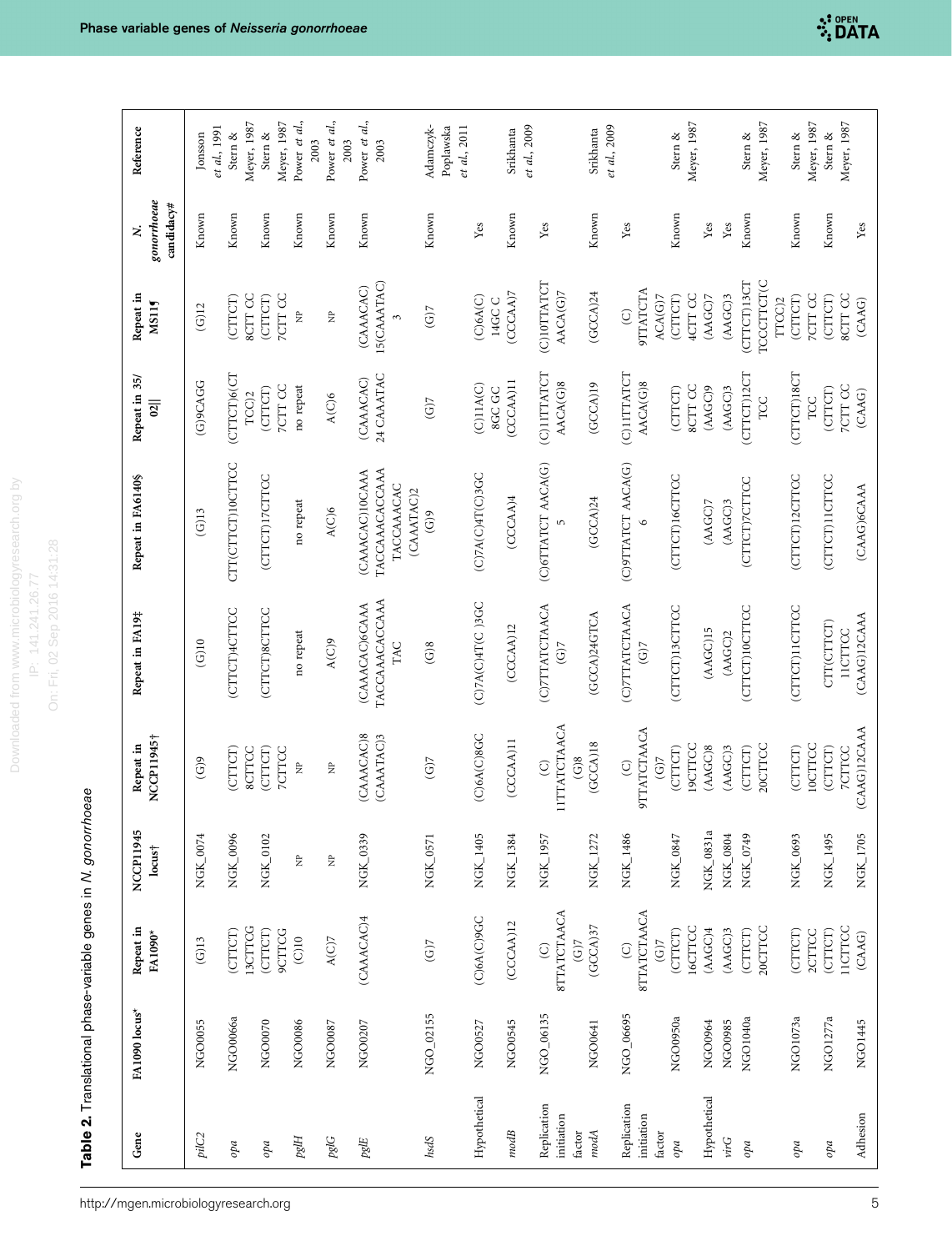Table 2. cont. Table 2. cont.

| Gene                         | FA1090 locus*                                                                                                                        | Repeat in<br>FA1090*                | NCCP11945<br>$locus+$  | NCCP11945†<br>Repeat in        | Repeat in FA19#           | Repeat in FA6140\$         | Repeat in 35/<br>$\frac{1}{2}$     | Repeat in<br>MS115                 | gonorrhoeae<br>candidacy#<br>z | Reference                       |
|------------------------------|--------------------------------------------------------------------------------------------------------------------------------------|-------------------------------------|------------------------|--------------------------------|---------------------------|----------------------------|------------------------------------|------------------------------------|--------------------------------|---------------------------------|
| opa                          | NGO1463a                                                                                                                             | <b>IOCTTCC</b><br>(CTTCT)<br>20CAAA | NGK_1729               | (CTTCT)<br><b>7CTTCC</b>       | (CITCT)11CITCC            | (CTTCT)12CTTCC             | (CTTCT)12CT<br><b>9CAAA</b><br>TCC | (CTTCT)10CT<br><b>6CAAA</b><br>TCC | Known                          | Meyer, 1987<br>Stern &          |
| opa                          | NGO1513                                                                                                                              | (CTTCT)                             | NGK_1799               | (CITCT)                        | CTT(CTTCT)                | $\mathbf{\hat{z}}$         | (CTTCT)                            | (CTTCT)                            | Known                          | Stern $\&$                      |
| $\emph{opa}$                 | NGO1553a                                                                                                                             | 12CTTCG<br>(CTTCT)                  | NGK_1847               | CITCT)9CT<br>14CTTCC           | (CITCT)17CITCC<br>10CTTCC | (CTTCT)8CTTCC              | 6CTT CG<br>(CTTCT)                 | (CTTCT)14CT<br><b>7CTT CG</b>      | Known                          | Meyer, 1987<br>Stern $\&$       |
| autA                         | NGO1689                                                                                                                              | 4CTTCC<br>(AAGC)3                   | NGK_2082               | $(ABC)$ 3<br>TCC               | $(ABC)$ 14                | (AGC)3                     | <b>SCTT CC</b><br>(AAGC)3          | (AAGC)3<br>TCC                     | Known                          | Meyer, 1987<br>Peak et al.,     |
|                              |                                                                                                                                      |                                     |                        |                                |                           |                            |                                    |                                    |                                | et al., 2015<br>Arenas<br>1999; |
| $p g t A$                    | NGO1765                                                                                                                              | $\left( \mathrm{G}\right) 11$       | NGK_2516               | GGGAGCGGG                      | $($ G $)$ 19              | $(G)$ 19                   | GGGAGCGGG                          | GGGAGCGGG                          | Known                          | et al., 2002<br>Banerjee        |
| Repetitive                   | NGO_09875                                                                                                                            | $\mathcal{S}(\mathcal{O})$          | NGK_2422               | (G)                            | $\widetilde{G}$           | $(G)$ 7                    | $\widetilde{G}$                    | (G)                                | $\mathbf{Yes}$                 |                                 |
| large surface<br>lipoprotein | NGO_09870**                                                                                                                          |                                     | NGK_2423**<br>⊗        |                                |                           |                            |                                    |                                    |                                |                                 |
| opa                          | NGO1861a                                                                                                                             | <b>ISCITICC</b><br>(CTTCT)          | NGK_2410               | <b>IICTTCC</b><br>(CTTCT)      | (CTTCT)13CTTCC            | (CTTCT)2CTTCC              | (CTTCT)13CT<br>TCC                 | (CTTCT)30CT<br>TCC                 | Known                          | Meyer, 1987<br>Stern &          |
| pilCI                        | NGO1912                                                                                                                              | $\overline{G}$ 11                   | NGK_2342               | (G)13                          | $(G)$ 11                  | GGC(G)11                   | $\rm (G)15$                        | $(G)$ l l                          | Known                          | Jonsson                         |
| Hypothetical                 | NGO1953                                                                                                                              | $\widetilde{C}$                     | NGK_2297               | $\widetilde{\text{C}}$         | $\widetilde{C}$           | $\widetilde{C}$ 8          | $\widetilde{C}$                    | $\rm (C)8$                         | $\mathbf{Yes}$                 | et al., 1991                    |
| Pyrimidine<br>$\overline{5}$ | NGO2055 &<br>NGO2054**                                                                                                               | $\widetilde{C}$                     | NGK_2176               | CAAACCCC                       | CAAACCCC                  | CAAACCCC                   | $\widetilde{C}$                    | $\rm (C)10$                        | Yes                            |                                 |
| nucleotidase                 |                                                                                                                                      |                                     |                        |                                |                           |                            |                                    |                                    |                                |                                 |
| opa                          | NGO2060a                                                                                                                             | <b>10CTTCG</b><br>(CTTCT)           | È                      |                                | È                         | $\hat{\vec{z}}$            | 6CTT CC<br>(CTTCT)                 | <b>7CIT CC</b><br>(CITCT)          | Known                          | Meyer, 1987<br>Stern &          |
| $\emph{op}$                  | È                                                                                                                                    |                                     | NGK_2170               | (CTTCT)                        | È                         | $\frac{P}{Z}$              | $\tilde{\Xi}$                      | $\hat{\mathbf{z}}$                 | Known                          | Stern &                         |
| $lgtG$                       | NGO2072                                                                                                                              | $\overline{C}$                      | NGK_2534               | 14CTTCC<br>(C)12               | $\rm (C)10$               | $\rm (C)10$                | $\rm (C)10$                        | $\overline{\text{C}}$ 10           | Known                          | Meyer, 1987<br>Mackinnon        |
| hpuA                         | NGO2110                                                                                                                              | $\mathcal{C}(\mathcal{O})$          | NGK_2533**<br>NGK_2581 | $(G)10$                        | $\binom{G}{0}$            | $\mathcal{C}(\mathcal{D})$ | $\widetilde{\text{G}}$ )8          | $\rm (G)8$                         | Known                          | Chen et al.,<br>et al., 2002    |
| lgtA                         | NGO11610                                                                                                                             | $\rm (G)11$                         | NGK_2630               | $\left( \mathrm{G} \right)$ 11 | $(G)$ 14A                 | $\rm (G)17A$               | (G)20A                             | (G)10A                             | Known                          | Erwin et al.,<br>1998           |
| lgtC                         | NGO2156                                                                                                                              | $\rm (G)14$                         | NGK_2632               | $\rm (G)13$                    | $\rm (G)13$               | $\rm (G)10$                | $\rm (G)16$                        | $\rm (G)8$                         | Known                          | Shafer et al,<br>1996           |
| $lgtD$                       | NGO2158                                                                                                                              | $A(G)14$                            | NGK_2634               | $A(G)16$                       | (G)13                     | $A(G)12$                   | $A(G)18$                           | A(G)13                             | Known                          | Shafer et al.,<br>2002<br>2002  |
|                              | †From the N. gonorrhoeae strain NCCP11945 genome sequence (CP00150.1).<br>*From the N. gonorrhoeae strain FA1090 genome sequence (NC |                                     |                        | $-002946.2$ ).                 |                           |                            |                                    |                                    |                                |                                 |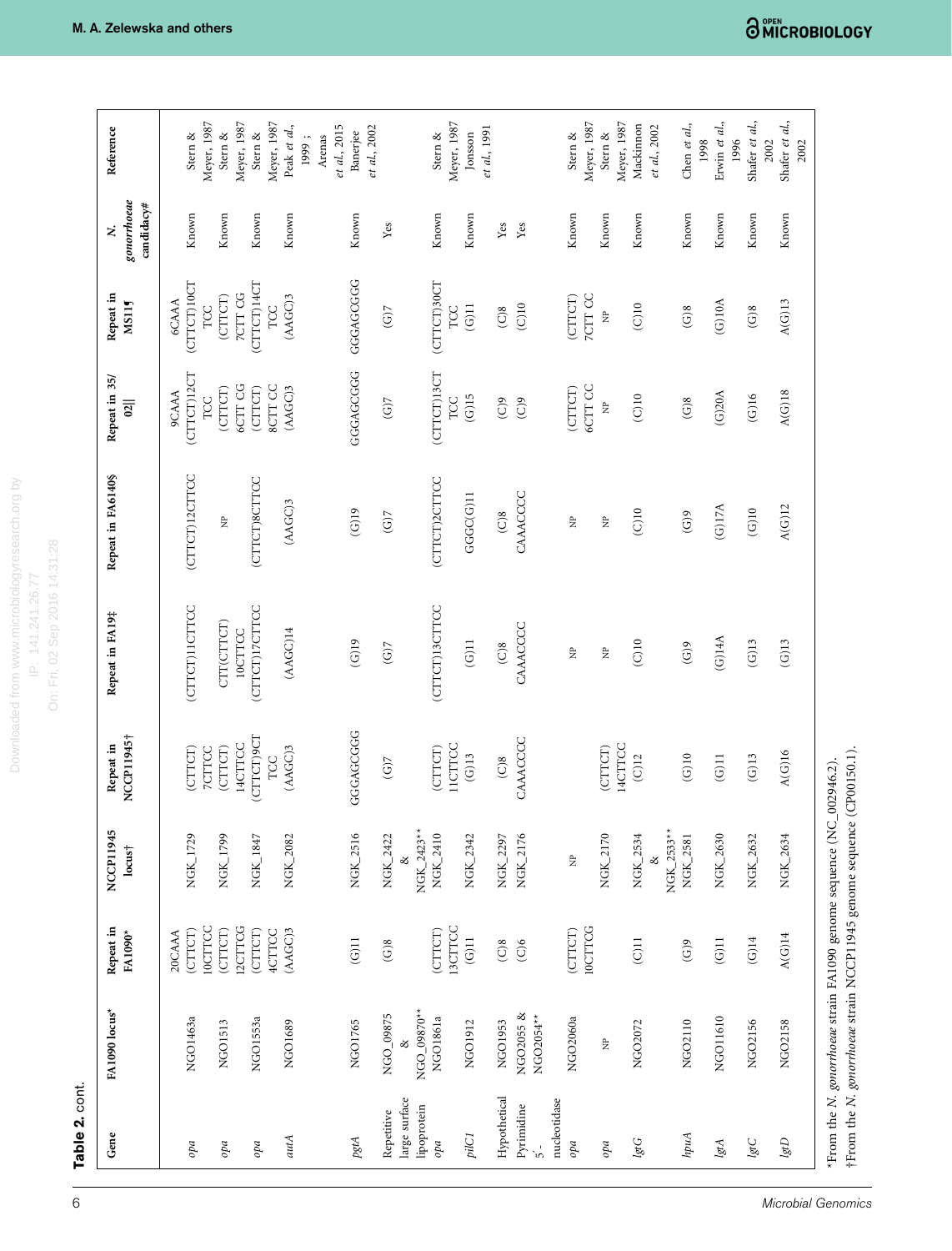Downloaded from www.microbiologyresearch.org by On: Fri, 02 Sep 2016 14:31:28 On: Fri, 02 Sep 2016 14:31:28 IP: 141.241.26.77 IP: 141.241.26.77 Downloaded from

‡From the N. gonorrhoeae strain FA19 genome sequence (NZ\_CP012026.1). From the N. gonorrhoeae strain FA19 genome sequence (NZ\_CP012026.1).

§From the N. gonorrhoeae strain FA6140 genome sequence (NZ\_CP012027.1). §From the N. gonorrhoeae strain FA6140 genome sequence (NZ\_CP012027.1). [From the N. gonorrhoeae strain 35/02 genome sequence (NZ\_CP012028.1).

||From the N. gonorrhoeae strain 35/02 genome sequence (NZ\_CP012028.1). genome sequence (NC\_022240.1).

¶From the N. gonorrhoeae strain MS11 genome sequence (NC\_022240.1). **fFrom the N.** gonorrhoeae strain MS11

#Gene phase variation candidacy in N. gonorrhoeae. Known , phase variation has been reported in the literature. Yes, there is evidence of repeat tract variation between strains supporting phase #Gene phase variation candidacy in *N. gonorrhoeae*. Known , phase variation has been reported in the literature. Yes, there is evidence of repeat tract variation between strains supporting phase<br>variation.

\*\*This coding sequence appears to be frame-shifted and annotated as two coding sequences. \*\*This coding sequence appears to be frame-shifted and annotated as two coding sequences.

NP, The coding sequence is not present in this strain. NP, The coding sequence is not present in this strain. length of the poly-C homopolymeric tract between the  $-10$ and  $-35$  promoter regions alters expression ([Carson](#page-12-0) *et al.*, [2000\)](#page-12-0). There are three transcriptional phase-variable genes in N. gonorrhoeae strain NCCP11945 ([Table 1](#page-3-0)), fetA (NGK\_2557), a lipoprotein (NGK\_2186), and porA (NGK\_0906/NGK\_0907), yet in gonococci porA does not have an intact coding region. Variation in the repeats between gonococcal strains is found for all three transcriptional phase-variable genes [\(Table 1](#page-3-0)).

Most common in the species of the genus Neisseria is translational phase-variation where, as in pilC, the repeat is within the  $5'$  portion of the coding region of the gene [\(Fig. 1b](#page-2-0)). Changes in the repeat tract generate frame-shift mutations in two of the three open reading frames, with the gene only being translated into protein when the repeat tract length puts the gene in-frame. Whilst many phase-variable genes in the species of the genus Neisseria contain homopolymeric tracts, some experience copy number changes in repetitive sequences, such as the CTTCT repeat in opa [\(Muralidharan](#page-12-0) et al., 1987; Bhat et al[., 1991](#page-12-0)) or the AAGC repeat in autA (Peak et al[., 1999; Arenas](#page-12-0) et al., 2015). In the N. gonorrhoeae strains examined here, the AAGC repeat in  $virG$  (NGK\_0804) is only present in two or three copies [\(Table 2](#page-4-0)), rather than several copies as in NGK\_0831a and autA (NGK\_2082). Although virG has low copy number for the repeat, variations between strains are observed and strains with many copies may yet be identified [there are currently none  $>(AAGC)3$  in the NCBI nr/nt or wgs databases], therefore it is placed amongst the phase-variable genes even though this may be at low frequency or be a strain-specific effect. There are 36 translational phasevariable genes in N. gonorrhoeae based on the species examined [\(Table 2](#page-4-0)).

In addition, a third class of repeat-mediated phase-variable gene was identified [\(Snyder](#page-13-0) et al., 2010). In these C-terminal phase-variable genes, a repeat tract towards the  $3'$  of the coding region is able to alter the sequence at the C-terminus of the encoded protein [\(Fig. 1c\)](#page-2-0). In N. gonorrhoeae strain NCCP11945, four of these C-terminal phase-variable genes were identified [\(Table 3](#page-7-0)). It is likely that in the case of the pilin sequence (NGK\_2161), changes in the repeat are causing pilus protein changes, mediating antigenic variation through a phase-variable mechanism. Comparisons also show repeat tract variation in a membrane protein (NGK\_1211) and mafB cassette (NGK\_1624), supporting C-terminal phase variation in the species of the genus Neisseria Variations in the products of mafB cassettes are believed to contribute to competition between species within the niche (Jamet et al[., 2015\)](#page-12-0). Although no variation was observed in these strains in  $ispH$  (NGK\_0106), (G)8 repeats are known to vary in lgtC (NGK\_1632), hpuA (NGK\_2581), and hsdS (NGK\_0571) ([Table 2](#page-4-0)), therefore it is highly likely that the repeat in ispH also has the capacity to vary.

A number of previously reported candidates are not sup ported by evidence of phase variation, based on the absence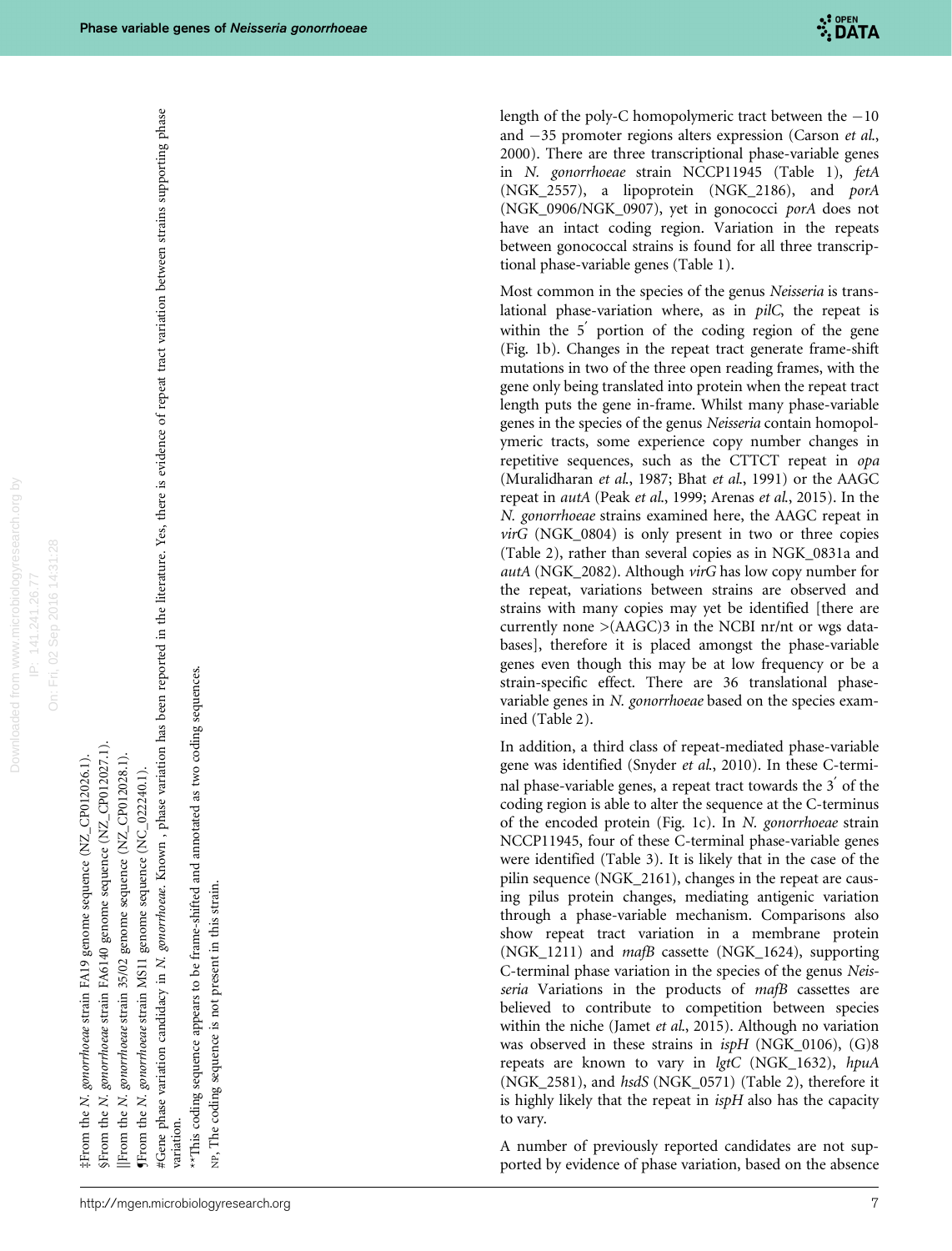Table 3. C-terminal phase-variable genes in N. gonorrhoeae **Table 3.** C-terminal phase-variable genes in N.  $g$ onorrhoeae

<span id="page-7-0"></span>

| Gene                                        | FA1090 locus*                                                                                                                                                                                                                                                                                                                                                                                                                                                                                                                                                                                                               | Repeat at in<br><b>FA1090*</b>                         | NCCP11945<br>locus <sup>†</sup> | NCCP11945†<br>Repeat in                                                                                                                                                                                                                                                                            |          | repeat in each<br>Amino acids<br>after the<br>frame of |           |                                   |                                      |                                   |                                    | NCCP11945##                                                                                                                     |
|---------------------------------------------|-----------------------------------------------------------------------------------------------------------------------------------------------------------------------------------------------------------------------------------------------------------------------------------------------------------------------------------------------------------------------------------------------------------------------------------------------------------------------------------------------------------------------------------------------------------------------------------------------------------------------------|--------------------------------------------------------|---------------------------------|----------------------------------------------------------------------------------------------------------------------------------------------------------------------------------------------------------------------------------------------------------------------------------------------------|----------|--------------------------------------------------------|-----------|-----------------------------------|--------------------------------------|-----------------------------------|------------------------------------|---------------------------------------------------------------------------------------------------------------------------------|
| <b>FA19\$</b>                               | FA6140                                                                                                                                                                                                                                                                                                                                                                                                                                                                                                                                                                                                                      | $35/02$ $\frac{9}{1}$                                  | MA11#                           | N. gonorrhoeae<br>candidacy**                                                                                                                                                                                                                                                                      |          |                                                        |           |                                   |                                      |                                   |                                    |                                                                                                                                 |
| Menbrane<br>Hasi                            | NGO0072<br>NGO0691                                                                                                                                                                                                                                                                                                                                                                                                                                                                                                                                                                                                          | $\mathcal{S}(\mathcal{C})$<br>$\widetilde{\text{G}}$ 6 | NGK_0106<br>NGK_1211            | $\widetilde{G}$<br>(C)                                                                                                                                                                                                                                                                             | 26<br>23 | $50\,$<br>∞                                            | 186<br>5  | $\widetilde{G}$ 8<br>(6)7         | $\widetilde{G}$<br>$\widetilde{G}$ 6 | $\widetilde{G}$<br>$\overline{G}$ | $\widetilde{G}$<br>$\widetilde{G}$ | (Yes)<br>Yes                                                                                                                    |
| m afB cassette<br>Pilin cassette<br>protein | WX61_RS02820<br>WX61_RS02820                                                                                                                                                                                                                                                                                                                                                                                                                                                                                                                                                                                                | CCGC<br>(C)                                            | NGK_1624<br>NGK_2161            | $\widetilde{C}$<br>$\binom{6}{2}$                                                                                                                                                                                                                                                                  | 46<br>20 | ∞                                                      | 915<br>37 | deletion <sup>††</sup><br>(C)5GCC | CCGCC<br>$($ C) $10$                 | $\widetilde{C}$<br>$\overline{C}$ | $($ C)10<br>$\widetilde{C}$<br>CCT | Yes<br>Yes                                                                                                                      |
|                                             | ††There is a 400 bp deletion in this strain encompassing the region that would contain this repeat.<br>From the N. gonorrhoeae strain FA6140 genome sequence (NZ_CP012027.1).<br>†From the N. gonorrhoeae strain NCCP11945 genome sequence (CP00150.1).<br>(From the N. gonorrhoeae strain 35/02 genome sequence (NZ_CP012028.1).<br>SFrom the N. gonorrhoeae strain FA19 genome sequence (NZ_CP012026.1).<br>From the N. gonorrhoeae strain FA1090 genome sequence (NC_002946.2).<br>#From the N. gonorrhoeae strain MS11 genome sequence (NC_022240.1).<br>**Gene phase variation candidacy in N. gonorrhoeae. Yes, there |                                                        |                                 | #In each column are the number of amino acids encoded 3 of the repeat before the closest termination codon in each of the three reading frames.<br>strains investigated here, tracts of this length vary in other genes (Chen et al., 1998; Shafer et al., 2002; Adamczyk-Poplawska et al., 2011). |          |                                                        |           |                                   |                                      |                                   |                                    | is evidence of repeat tract variation between strains supporting phase variation. (Yes), although there is no variation between |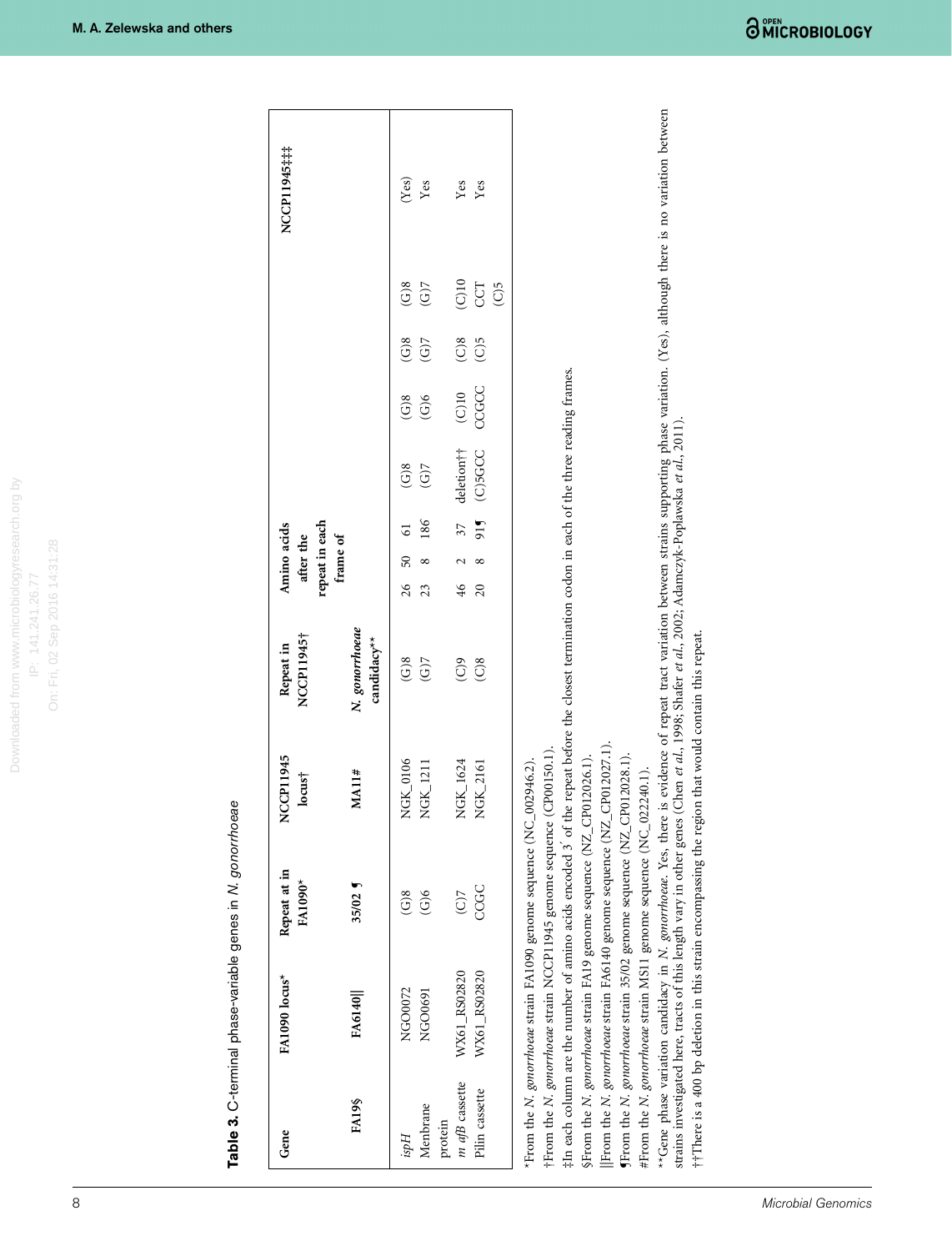esearch.org by Downloaded from www.microbiologyresearch.org by On: Fri, 02 Sep 2016 14:31:28 On: Fri, 02 Sep 2016 14:31:28 Downloaded from www.microbiologyr IP: 141.241.26.77 IP: 141.241.26.77

Table 4. Genes for which there is no evidence of phase variation in N. gonorrhoeae Table 4. Genes for which there is no evidence of phase variation in N. gonorrhoeae

http://mgen.microbiologyresearch.org

<span id="page-8-0"></span>

| Gene                    | FA1090<br>$\mathbf{locus}^\star$ | Repeat in FA1090*            | NCCP11945<br>$locus+$ | NCCP11945†<br>Repeat in    | Repeat in FA19‡          | Repeat in FA6140§         | Repeat in 35/02           | Repeat in MS115           | N. gonorrhoeae<br>candidacy# |
|-------------------------|----------------------------------|------------------------------|-----------------------|----------------------------|--------------------------|---------------------------|---------------------------|---------------------------|------------------------------|
| endopeptidase<br>Prolyl | NGO0026                          | GGGGGGG                      | NGK_0034              | GGGGGGG                    | agggggg                  | <b>GGGGGGG</b>            | GGGGGGG                   | GGGGGGG                   | No. Replacement<br>tract     |
| pillwbpC                | NGO0065                          | C(G)6                        | NGK_0089**            | $\mathrm{C}(\mathrm{G})6$  | C(G)6                    | C(G)6                     | C(G)6                     | C(G)6                     | No. No variation.            |
| Phosphoesterase         | NGO0081                          | $\overline{C}$               | NGK <sub>0</sub> n9   | (C)                        | (C)                      | $\overline{C}$            | (C)                       | (C)                       | No. No variation.            |
| Hypothetical            | NGO0121                          | $\widetilde{A}$ )6           | NGK_0167              | (A)6                       | $(A)$ 6                  | $\widetilde{A}$ )6        | (A)6                      | (A)6                      | No. No variation.            |
| cvaA                    | NGO0123                          | $\overline{C}$               | NGK_0168              | (C)4                       | $\overline{C}$           | $\overline{C}$            | $\widetilde{C}$           | (C)4                      | No. No variation.            |
| potD $-2$               | NGO0206                          | AA(C)5                       | NGK_0338              | AA(C)5                     | AA(C)5                   | AA(C)5                    | AA(C)5                    | AA(C)5                    | No. No variation.            |
| Hypothetical            | NGO0532                          | AACCGGCAAACA                 | NGK_1400              | AACCGGCAAACA               | AACCGGCAAACA             | AACCGGCAAACA              | AACCGGCAAACA              | AACCGGCAAACA              | No. Replacement              |
| niß                     | NGO0636                          | CCACACCC                     | NGK_1278              | CCACACCC                   | CCACACCC                 | CCACACCC                  | CCACACCC                  | CCACACCC                  | No. Replacement<br>tract     |
|                         |                                  |                              |                       |                            |                          |                           |                           |                           | tract                        |
| IldD                    | NGO0639                          | $(G)$ 7                      | NGK_1275              | $(G)$ 7                    | (G)                      | (G)                       | $(G)$ 7                   | (G)                       | No. No variation.            |
| Methylase               | NGO0676                          | 6(V)                         | NGK_1230              | $\mathcal{L}(\mathcal{A})$ | $\epsilon(\lambda)$      | $\mathcal{L}(\mathbb{A})$ | $\mathcal{L}(\mathbb{A})$ | ( A )                     | No. No variation.            |
| $_{\rm NlalV}$<br>dnaX  | NGO0743                          | $\overline{C}$               | NGK_1135              | $C$ )                      | $\widetilde{C}$          | $\widetilde{C}$           | $\widetilde{C}$           | $\widetilde{C}$           | No. No variation.            |
|                         |                                  |                              |                       |                            |                          |                           |                           |                           |                              |
| mobA                    | NGO0754                          | GGAAGG                       | NGK_1123              | GGAAGG                     | GGAAGG                   | GGAAGG                    | GGAAGG                    | GGAAGG                    | No. Replacement              |
|                         |                                  |                              |                       |                            |                          |                           |                           |                           | tract                        |
| ppx                     | NGO1041                          | $\overline{C}$               | NGK_0745              | (C)                        | $\widetilde{C}$          | $\overline{C}$            | $\overline{C}$            | $\overline{6}$            | No. No variation.            |
| fxP/ccoP                | NGO1371                          | (AT)5                        | NGK_1607              | (AT)5                      | (AT)5                    | (AT)5                     | (AT)5                     | $\rm (AT)5$               | No. No variation.            |
| Hypothetical            | NGO1384                          | $\mathcal{G}(\mathcal{A})$ 7 | ${\rm NGF\_}1622$     | (A)8                       | $\mathbf{8}(\mathbb{A})$ | $\mathbf{8}(\mathbf{A})$  | $\mathbf{8}(\mathbf{V})$  | $\mathbf{G}(\mathbf{A})7$ | No. No variation in          |
| pntA                    | NGO1470                          | CCCTGCTGG                    | NGK_1735              | CCCTGCTGG                  | CCCTGCTGG                | CCCTGCTGG                 | CCCTGCTGG                 | CCCTGCTGG                 | No. Replacement<br>length.   |
|                         |                                  |                              |                       |                            |                          |                           |                           |                           | tract                        |
| amiC                    | NGO1501                          | <b>TTCGCCC</b>               | NGK_1783              | TTCGCCC                    | TTCGCCC                  | TTCGCCC                   | <b>TTCGCCC</b>            | <b>TTCGCCC</b>            | No. Replacement              |
| dca                     | NGO1540                          | TGTGGGGG                     | NGK_1830              | <b>TGTGGGGG</b>            | <b>TGTGGGGG</b>          | <b>TGTGGGGG</b>           | <b>TGTGGGGG</b>           | <b>TGTGGGGG</b>           | No. Replacement<br>tract     |
|                         |                                  |                              |                       |                            |                          |                           |                           |                           | tract                        |
| annK                    | NGO1583                          | $\widetilde{C}$              | NGK_1884              | $\widetilde{C}$            | $\widetilde{C}$          | $\widetilde{C}$           | $\widetilde{C}$           | $\widetilde{C}$           | No. No variation.            |
| dinG                    | NGO1708                          | C)4T CC                      | NGK_2106              | C)4TCC                     | (C)4TCC                  | C)4TCC                    | (C)4TCC                   | C)4TCC                    | No. Replacement              |
|                         |                                  |                              |                       |                            |                          |                           |                           |                           | tract                        |
| rplK                    | NGO1855                          | $\widetilde{C}$              | NGK_2416              | $\overline{C}$             | $\widetilde{C}$          | $\overline{C}$            | $\overline{C}$            | $C$ )                     | No. No variation.            |
| Hypothetical            | NGO1970                          | (TA)5                        | NGK_2274              | $(TA)5$                    | (TA)5                    | (TA)5                     | (TA)5                     | (TA)5                     | No. No variation.            |
| $mafA - 3$              | NGO1972                          | $\widetilde{\text{G}}$ 5     | NGK_2270              | $\widetilde{\text{G}}$ 5   | $\rm(G)5$                | $\mathsf{G}(\mathsf{S})$  | $\rm (G)5$                | (G)5                      | No. No variation.            |
| map                     | NGO1983                          | $\widetilde{C}$              | NGK_2258              | $\widetilde{C}$            | $\widetilde{C}$          | $\widetilde{C}$           | $\widetilde{C}$           | $\widetilde{C}$           | No. No variation.            |
| $p$ ls $X$              | NGO2171                          | $(TTCC)$ 3                   | ${\rm N GK}\_2$ 652   | $(TTCC)$ 3                 | $(TTCC)$ 3               | (TTCC)3                   | $(TTCC)$ 3                | $(TTCC)$ 3                | No. No variation.            |
| lbpA                    | NGO0260a                         | $\widetilde{\Xi}$            | NGK_0401              | GGGGGGGG                   | GGGGGGGG                 | $\widetilde{\Xi}$         | $\widetilde{\Xi}$         | TGAAACGG                  | No. Replacement              |

\*From the N. gonorrhoeae strain FA1090 genome sequence (NC\_002946.2). †From the N. gonorrhoeae strain NCCP11945 genome sequence (CP00150.1).

†From the N. gonorrhoeae strain NCCP11945 genome sequence (CP00150.1). \*From the N. gonorrhoeae strain FA1090 genome sequence (NC\_002946.2).

tract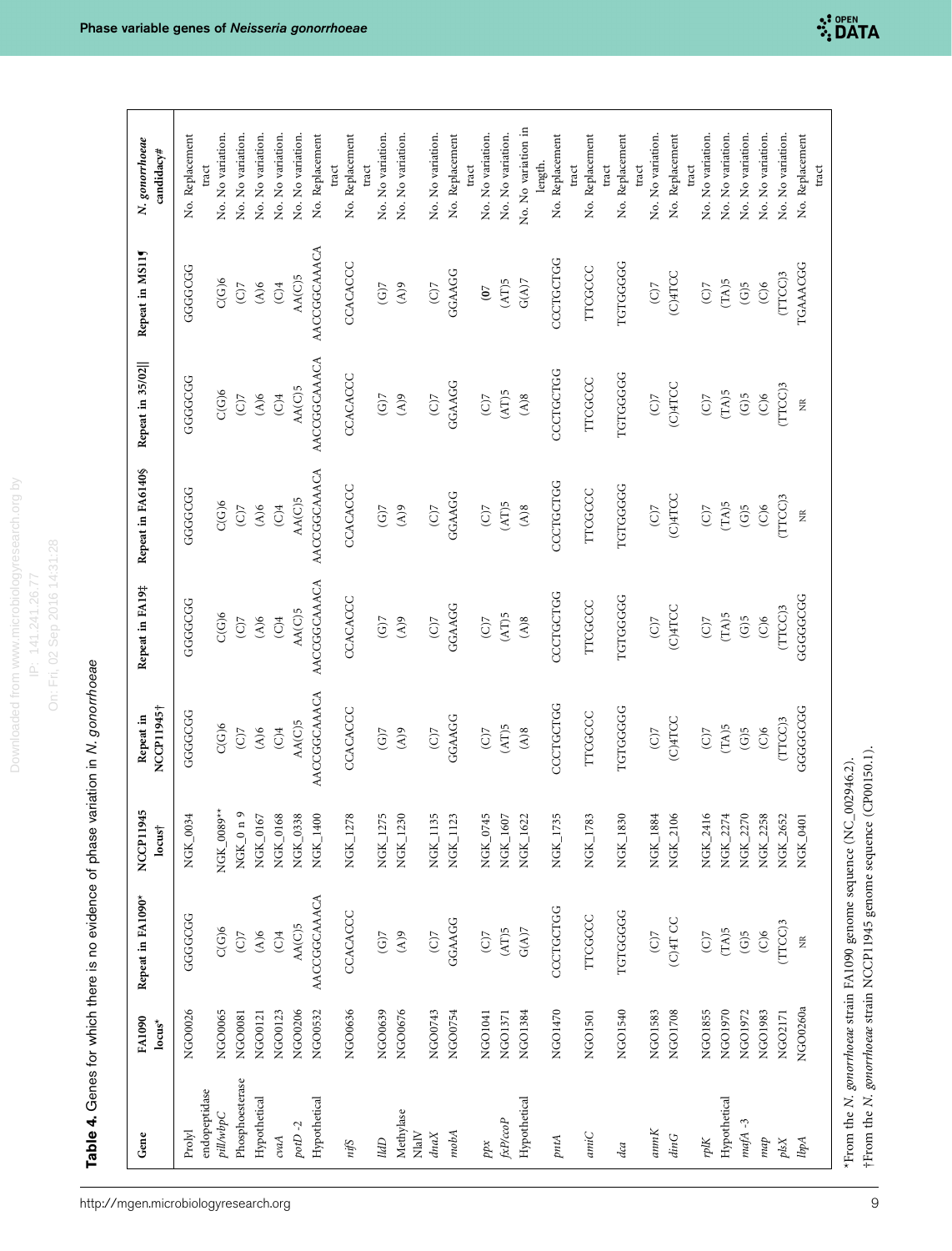On: Fri, 02 Sep 2016 14:31:28

On: Fri, 02 Sep 2016 14:31:28

‡From the N. gonorrhoeae strain FA19 genome sequence (NZ\_CP012026.1).

§From the N. gonorrhoeae strain FA6140 genome sequence (NZ\_CP012027.1).

genome sequence (NZ\_CP012028.1). |From the N. gonorrhoeae strain 35/02

**fFrom the N.** gonorrhoeae strain MS11 genome sequence (NC\_022240.1).

#Gene phase variation candidacy in N. gonorrhoeae. No. Replacement tract: due to the replacement of the repeat tract with other nucleotides, this is not phase-variable. No. No variation: due to #From the *N. gonorrhoea*e strain FA19 genome sequence (NZ\_CP012026.1).<br>§From the *N. gonorrhoeae* strain FA6140 genome sequence (NZ\_CP012026.1).<br>[From the *N. gonorrhoeae* strain 55/02 genome sequence (NZ\_CP012028.1).<br>¶Fr no observed variation in the repeat tract, this is not phase-variable. No. No variation in length: due to the equal length tract in all strains, this is not phase-variable. \*\*This coding sequence contains a point mutation, which generates a premature termination codon.

NR, The region of the coding sequence containing the repeat tract does not have homology to the aligned region in these strains.

of tract length changes between the strains [\(Table 4\)](#page-8-0). For example, although tract variation was reported for cvaA (NGK\_0168), mafA-3 (NGK\_2270), and dca (NGK\_1830) in N. meningitidis [\(Martin](#page-12-0) et al., 2003), there are no changes observed in the short (C)4 and (G)5 tracts in these genes in N. gonorrhoeae [\(Table 4\)](#page-8-0). They are therefore unlikely to be phase-variable in this species. Likewise, neither of the dinucleotide-repeat-containing genes (NGK\_1607 and NGK 2274) show variations ([Table 4\)](#page-8-0); dinucleotides are not likely to be phase-variable in the species of the genus Neisseria (Martin et al[., 2003\)](#page-12-0). All of these genes contain short repeats that do not vary or alternative nucleotide sequences in the strains investigated [\(Table 4](#page-8-0)).

This analysis identified 29 genes that are known to be phase variable (Tables 1, 2), either in N. gonorrhoeae or N. meningitidis including 12 paralogues of opa (11 in each strain; [Muralidharan](#page-12-0) et al., 1987; Bhat et al[., 1991](#page-12-0)) and 17 other known phase-variable genes (Stern et al[., 1987;](#page-13-0) [Jonsson](#page-12-0) et al[., 1991](#page-12-0); [Van der Ende](#page-13-0) et al., 1995; Erwin et al[., 1996;](#page-12-0) Chen et al[., 1998](#page-12-0); Peak et al[., 1999;](#page-12-0) Carson et al[., 2000;](#page-12-0) [Banerjee](#page-12-0) et al., 2002; [Mackinnon](#page-12-0) et al., 2002; [Shafer](#page-13-0) et al., [2002](#page-13-0); Power et al[., 2003;](#page-12-0) [Srikhanta](#page-13-0) et al., 2009; [Adamczyk-](#page-11-0)[Poplawska](#page-11-0) et al., 2011; [Arenas](#page-12-0) et al., 2015). Thirteen additional genes have variations in the repeat tracts when the six N. gonorrhoeae genome sequences are compared, one transcriptional, nine translational, and three C-terminal repeats. Based on homology and presence of conserved domains, these genes are believed to encode two replication initiation factors, an adhesion protein, a pyrimidine 5-nucleotidase, two lipoproteins, two membrane proteins, two secreted proteins, and three hypothetical proteins [\(Tables 1](#page-7-0)–3).

Combined with the previous data on repeat variation within and between gonococcal strains and demonstration of phase variation ([Sparling](#page-13-0) et al., 1986; Yang et al[., 1996;](#page-13-0) [Lewis](#page-12-0) et al[., 1999;](#page-12-0) Snyder et al[., 2001;](#page-13-0) Power et al[., 2003; Jordan](#page-12-0) et al[., 2005;](#page-12-0) [Srikhanta](#page-13-0) et al., 2009), a revised repertoire of 43 transcriptional [\(Table 1](#page-3-0)), translational ([Table 2](#page-4-0)), and Cterminal ([Table 3\)](#page-7-0) phase-variable genes is proposed for N. gonorrhoeae as a species. This is fewer than previous predictions (76 in Jordan et al[., 2005\)](#page-12-0) and thus far two-thirds (67 %, 29 out of 43) have been experimentally demonstrated to be phase-variable (Tables 1, 2). The additional 14 genes, 13 of which show strain-to-strain repeat variation, require additional investigation.

### Phase variable repeat copy number variation in vitro

Previously, for H. canadensis, 454 and Illumina genome sequence read data was used to support candidacy of phasevariable genes (Snyder et al[., 2010](#page-13-0)). In the present study, Ion Torrent and Illumina genome sequence read data from N. gonorrhoeae strain NCCP11945 that had been passaged in the laboratory for 8 weeks or for 20 weeks was analysed for changes to phase-variable repeats for the 14 genes for which there is no within-strain evidence of phase variation ([Tables 1](#page-7-0) –3). Changes were observed in known phase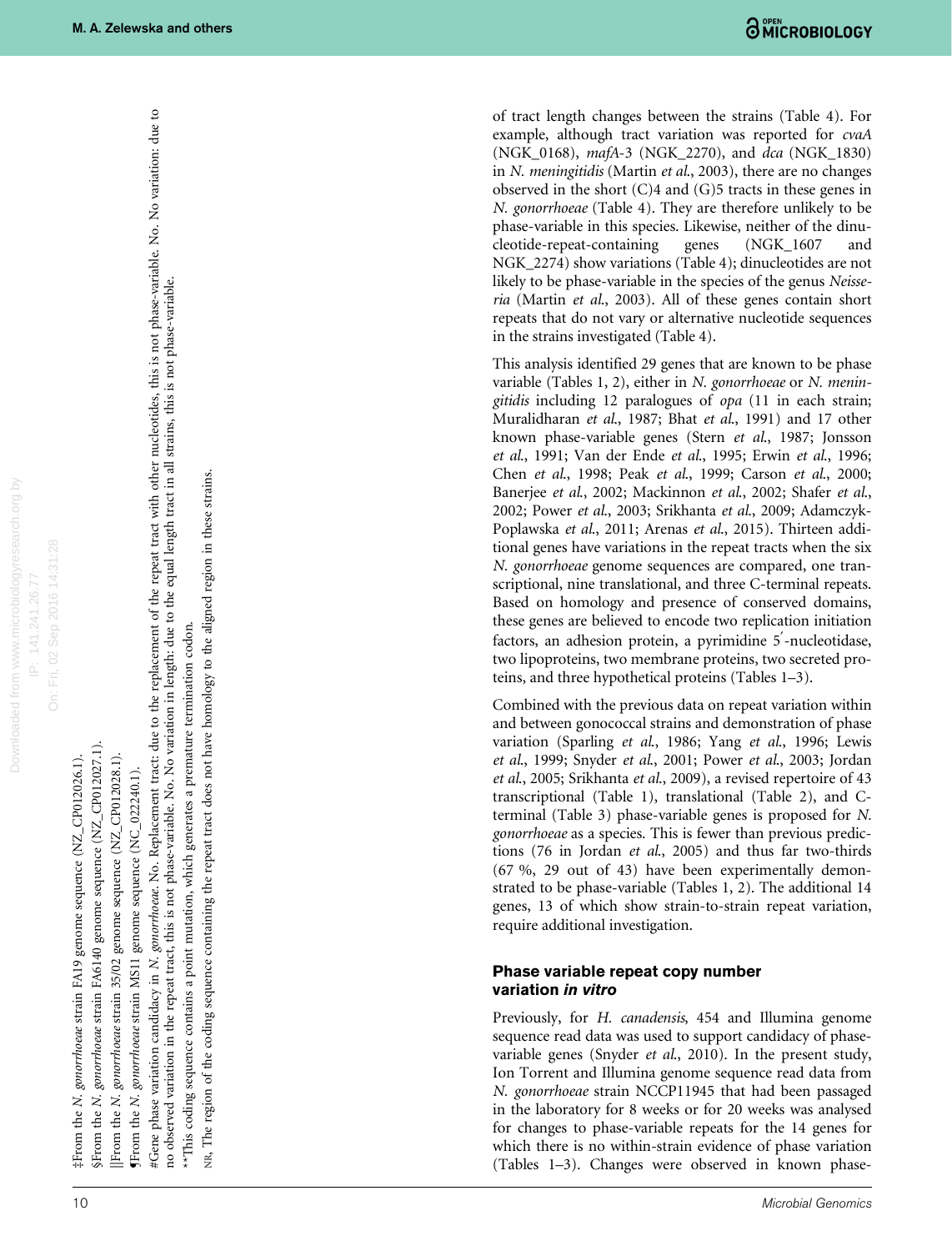Table 5. Genes for which there is sequencing-based evidence of phase variation in N. gonorrhoeae strain NCCP11945 Table 5. Genes for which there is sequencing-based evidence of phase variation in N. gonorrhoeae strain NCCP11945

<span id="page-10-0"></span>

| Gene                                    | FA1090<br>$locus^*$                 | Repeat in<br>FA1090*                     | NCCP11945<br>$locus\dagger$ | NCCP11945†<br>Repeat in                         | Repeat in FA19#                          | Repeat in<br>FA6140§                                          | Repeat in 35/02                                 | Repeat in<br>MS115         | gonorrhoeae<br>candidacy#<br>z. | Torrent* $^\star$<br>$\mathbf{lon}$     | Illumina††                   |
|-----------------------------------------|-------------------------------------|------------------------------------------|-----------------------------|-------------------------------------------------|------------------------------------------|---------------------------------------------------------------|-------------------------------------------------|----------------------------|---------------------------------|-----------------------------------------|------------------------------|
| Hosi                                    | NGO0072                             | (G)8                                     | NGK_0106                    | $\widetilde{\text{G}}$ 8                        | $\widetilde{\text{G}}$ 8                 | (G)8                                                          | (G)8                                            | $\widetilde{\text{G}}$ 8   | (yes)                           | Repeat<br>varies                        | does not<br>Repeat           |
| virG                                    | NGO0985                             | (AAGC)3                                  | NGK_0804                    | (AAGC)3                                         | (ABC)2                                   | (AGC)3                                                        | (AAGC)3                                         | (AGC)3                     | Yes                             | Repeat does<br>not vary                 | does not<br>Repeat<br>vary   |
| Hypothetical                            | NGO0964                             | (ABC)4                                   | NGK_0831a                   | (AAGC)8                                         | (AGC)15                                  | (ABC)7                                                        | (AGC)9                                          | (ABC)7                     | ${\it Yes}$                     | Repeat                                  | Repeat<br>vary               |
| Membrane protein                        | NGO0691                             | $\widetilde{\text{G}}$ 6                 | NGK_1211                    | $\overline{\text{G}}$                           | $\overline{\text{G}}$                    | $\widetilde{\text{G}}$ 6                                      | $\rm (G)$                                       | $\rm (G)$                  | ${\it Yes}$                     | Repeat<br>varies<br>varies              | does not<br>Repeat<br>varies |
| Hypothetical                            | NGO0527                             | (C)6A(C)9GC                              | NGK_1405                    | (C)6A(C)8GC                                     | (C)7A(C)4T(C)<br>3GC                     | (C)TA(C)AT(C)<br>3GC                                          | (C)11A(C)<br>8GCGC                              | (C)6A(C)<br>14GCC          | Yes                             | Repeat<br>varies                        | does not<br>Repeat<br>yary   |
| Replication initiation factor           | NGO_06695                           | <b>8TTATCTAACA</b><br>$\odot$<br>$(G)$ 7 | NGK1486                     | <b>9TTATCTAACA</b><br>$\odot$<br>$\overline{G}$ | <b>7TTATCTAACA</b><br>(G)<br>$\odot$     | <b>9TTATCTAACA</b><br>$\widetilde{G}$ 6<br>$\odot$            | ATCTAACA(G)8<br>$C$ ) $11TT$                    | CT AACA(G)<br>$(TA)$ $T A$ | Yes                             | Repeat<br>varies                        | Repeat<br>varies<br>vary     |
| mafB cassette                           | NGO1386                             | $\overline{C}$                           | NGK_1624                    | $\odot$                                         | $\{delection\}$                          | $\left( \text{C}\right)$ 10                                   | (C)8                                            | (C)10                      | Yes                             | Repeat                                  | Repeat                       |
| Adhesion                                | NGO1445                             | 20CAAA<br>(CAAG)                         | NGK_1705                    | (CAAG)12CAAA                                    | (CAAG)12CAAA                             | (CAAG)6CAAA                                                   | (CAAG)9CAAA                                     | 6CAA A<br>(CAAG)           | Yes                             | Repeat<br>varies                        | Repeat<br>varies             |
| Replication initiation factor           | NGO_06135                           | <b>STTATCTAACA</b><br>$(G)$ 7<br>$\odot$ | NGK_1957                    | <b>IITTATCTAACA</b><br>$\odot$                  | <b>7TTATCTAACA</b><br>$(G)$ 7<br>$\odot$ | <b>GTTATCTAACA</b><br>$\widetilde{\mathcal{G}}(G)$<br>$\odot$ | <b>IITTATCTAACA</b><br>$\mathcal{C}$<br>$\odot$ | C TAACA(G)<br>(C)10T TAT   | Yes                             | Repeat<br>varies<br>varies              | Repeat<br>varies<br>varies   |
| Pilin cassette                          | NGO_11140                           | CCGC                                     | NGK_2161                    | (G)8<br>$\odot$ 8                               | (C)5GCC                                  | CCGCC                                                         | (C)5                                            | CCT (C)5                   | Yes                             | Repeat                                  | Repeat                       |
| Pyrimidine 5'-nucleotidase              | NGO2055 &<br>NGO <sub>2054</sub> II | $\widetilde{C}$                          | NGK_2176                    | CAAACCCC                                        | CAAACCCC                                 | CAAACCCC                                                      | $\widetilde{C}$                                 | (C)10                      | Yes                             | No repeat<br>varies                     | No repeat<br>varies          |
| Lipoprotein                             | NGO2047                             | $\mathcal{L}(\mathbb{A})$                | NGK_2186ŧŧ                  | $(A)$ 8                                         | (A)8                                     | $\epsilon(y)$                                                 | $\epsilon(y)$                                   | $(A)$ 8                    | Yes                             | Repeat<br>varies                        | Repeat<br>varies             |
| Hypothetical                            | NGO1953                             | $\widetilde{C}$                          | NGK_2297                    | $\overline{C}$ 8                                | $\overline{C}$ )8                        | $\widetilde{C}$                                               | $\odot$                                         | $\widetilde{C}$            | Yes                             | Repeat<br>varies                        | does not<br>Repeat           |
| Repetitive large surface<br>lipoprotein | NGO_09875                           | $\widetilde{\text{G}}$ 8                 | NGK_2422 &<br>NGK_2423      | (G)                                             | $(G)$ 7                                  | (G)                                                           | (G)                                             | (G)                        | Yes                             | Repeat<br>varies                        | does not<br>Repeat<br>vary   |
| fetA / frpB                             | NGO_09870II<br>NGO2093              | (C)13                                    | NGK_2557                    | $\overline{C}$ 14                               | (C)10                                    | $(C)$ 11                                                      | $\Xi$                                           | $(C)$ 11                   | Known                           | Repeat                                  | Repeat<br>vary               |
| pilC                                    | NGO1912                             | $\Xi$                                    | NGK_2342                    | $\left( \mathrm{G}\right) 13$                   | $\Xi$                                    | GGC(G)11                                                      | $\rm (G)15$                                     | $\overline{\text{G}}$ 11   | Known                           | Repeat<br>varies                        | Repeat<br>varies             |
| $^{opa}$                                | NGO0950a                            | 16CTTCC<br>(CTTCT)                       | NGK_0847                    | 19CTTCC<br>(CTTCT)                              | 13CTTCC<br>(CTTCT)                       | 16CTTCC<br>(CTTCT)                                            | (CTTCT)<br><b>SCTTCC</b>                        | $(CTTCT)$<br>4CT TCC       | Known                           | No reads<br>through<br>repeat<br>varies | Repeat<br>varies<br>varies   |

\*From the N. gonorrhoeae strain FA1090 genome sequence (NC\_002946.2). †From the N. gonorrhoeae strain NCCP11945 genome sequence (CP00150.1).

†From the N. gonorrhoeae strain NCCP11945 genome sequence (CP00150.1). \*From the N. gonorrhoeae strain FA1090 genome sequence (NC\_002946.2).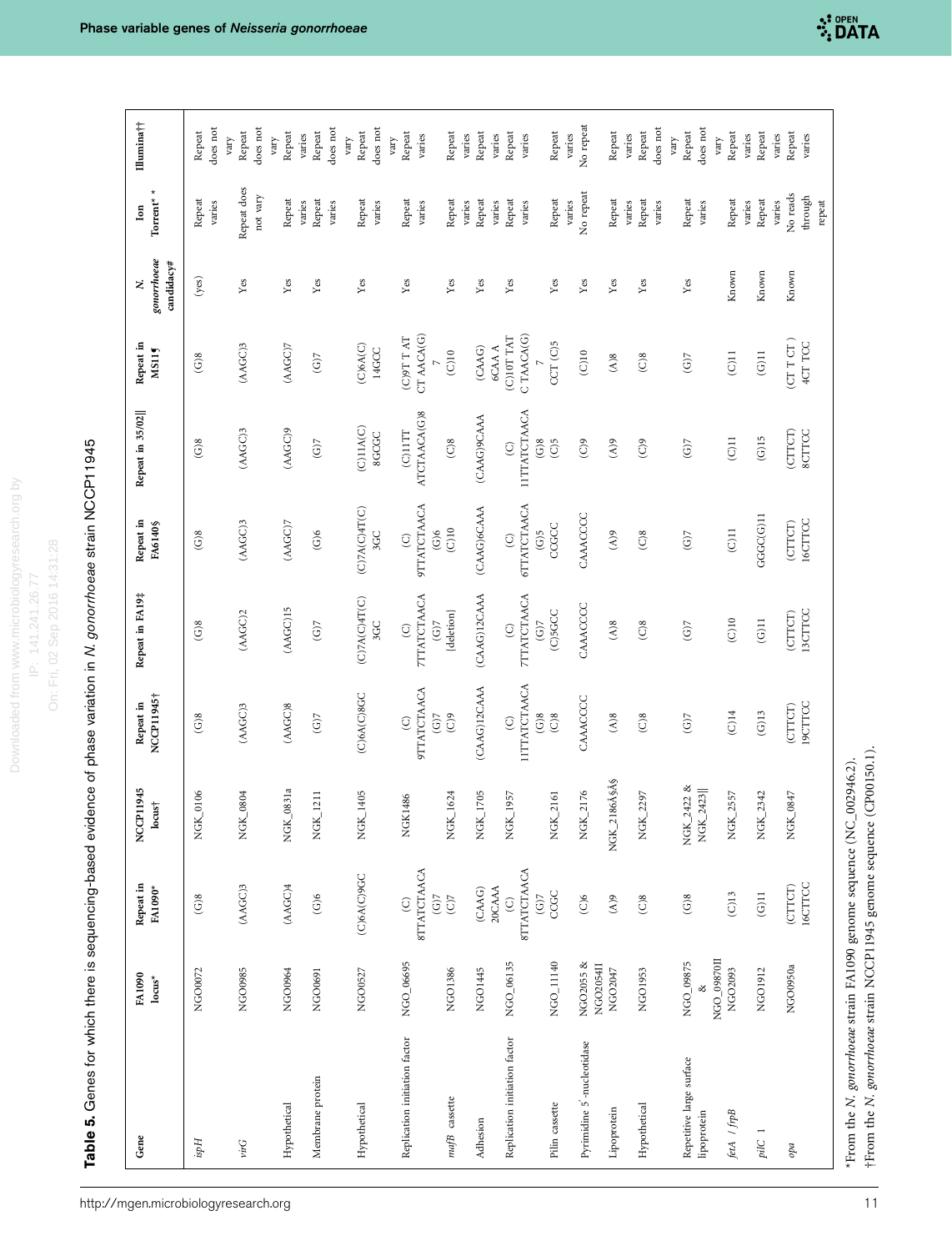On: Fri, 02 Sep 2016 14:31:28 On: Fri, 02 Sep 2016 14:31:28

‡From the *N. gonorrhoeae* strain FA19 genome sequence (NZ\_CP012026.1). From the N. gonorrhoeae strain FA19 genome sequence (NZ\_CP012026.1).

§From the N. gonorrhoeae strain FA6140 genome sequence (NZ\_CP012027.1). §From the N. gonorrhoeae strain FA6140 genome sequence (NZ\_CP012027.1).

genome sequence (NZ\_CP012028.1). ||From the N. gonorrhoeae strain 35/02 genome sequence (NZ\_CP012028.1). From the N. gonorrhoeae strain 35/02

**JErom** the N. gonorrhoene strain MS11 genome sequence (NC\_022240.1). ¶From the N. gonorrhoeae strain MS11 genome sequence (NC\_022240.1).

<span id="page-11-0"></span>#Gene phase variation candidacy in N. gonorrhoeae. Known, phase variation has been reported in the literature. Yes, there is evidence of repeat tract variation between strains supporting phase #Gene phase variation candidacy in N. gonorrhoeae. Known, phase variation has been reported in the literature. Yes, there is evidence of repeat tract variation between strains supporting phase variation. (Yes), although there is no variation between strains investigated here, tracts of this length vary on other genes (Chen et al., 1998; Shafer et al., 2002; Adamczyk-Poplawska et al., variation. (Yes), although there is no variation between strains investigated here, tracts of this length vary on other genes ([Chen](#page-12-0) et al., 1998; [Shafer](#page-13-0) et al., 2002; Adamczyk-Poplawska et al., 2014; 2003; Adamczyk-Poplaws 2011).

\*\*Based on Ion Torrent sequencing data from cultures grown with passage for 8 weeks and from cultures grown with passage for 20 weeks (accession numbers SRR3547950, SRR3547951, \*\*Based on Ion Torrent sequencing data from cultures grown with passage for 8 weeks and from cultures grown with passage for 20 weeks (accession numbers SRR3547950, SRR3547951, SRR3547952, SRR3547953). SRR3547952, SRR3547953).

††Based on Illumina sequencing data from cultures grown with passage for 20 weeks (accession numbers SRR3547954, SRR3547955, SRR3547956, SRR3547957). ##Based on Illumina sequencing data from cultures grown with passage for 20 weeks (accession numbers SRR3547954, SRR3547955, SRR3547956, SRR3547957)

##There is a 400 bp deletion in this strain encompassing the region that would contain this repeat. ‡‡There is a 400 bp deletion in this strain encompassing the region that would contain this repeat.

§§NGK\_2186 and NGO2047 annotations are on opposite strands. §§NGK\_2186 and NGO2047 annotations are on opposite strands.

IllThis coding sequence appears to be frame-shifted and annotated as two coding sequences. ||||This coding sequence appears to be frame-shifted and annotated as two coding sequences. variable genes pilC1, opa , and fetA, suggesting that read data can support phase variability by demonstrating withinstrain variation in tracts ([Table 5](#page-10-0)). Of the 14 genes, only virG (NGK\_0804) and the pyrimidine 5'-nucleotidase (NGK\_2176) showed no changes in repeats [\(Table 5](#page-10-0)). Probably, the virG (AAGC)3 copy number is too low to vary, however there may be strains with greater copy number in which it would. Likewise, the poly-C repeat in NGK\_2176 has been replaced with CAAACCCC in strain NCCP11945 and therefore would not be expected to phase vary in this strain, however phase variation is likely in strain MS11, for example.

The Ion Torrent sequencing technology has been criticised for generating homopolymer-associated indels [\(Loman](#page-12-0) et al[., 2012\)](#page-12-0) and that the tracts can be incorrect at more than eight bases (Quail et al[., 2012](#page-12-0)), the optimal length for phase variation. Homopolymeric tracts in Illumina data are believed to be less error prone [\(Schirmer](#page-13-0) et al[., 2015](#page-13-0)). However, repeat sequence data from Illumina often agreed with Ion Torrent on the presence of variation (9 of 14 genes with variation in Ion Torrent, [Table 5](#page-10-0)). When the Illumina data did not show repeat variation, this often corresponded to relatively low read coverage of the region compared to the Ion Torrent data (Table S2).

It is currently impossible to differentiate genuine biologically induced indels from sequencing errors [\(Narzisi &](#page-12-0) [Schatz, 2015](#page-12-0)). We may find that what we ascribe to errors can also be subtle changes that are constantly being generated within the bacterial population. From this data, the expected biological variation supporting phase variation appears to be present in N. gonorrhoeae strain NCCP11945 for 12 as yet unexplored genes.

# Conclusion

In conclusion, N. gonorrhoeae possesses three different mechanisms for phase variation: transcriptional; translational; and C-terminal. Stochastic systems obviously play important roles in the biology of the organism given the variety and number of genes involved. The functions of previously unexplored phase-variable genes, including one transcriptional phase-variable gene, nine translational phase-variable genes, and four C-terminal phase-variable genes require further investigation.

# Acknowledgements

C. P. C. was supported by a Sparks project grant 11KIN01 and 13KIN01. Illumina genome sequencing was provided by MicrobesNG [\(http://www.microbesng.uk\)](http://www.microbesng.uk), which is supported by the BBSRC (grant number BB/L024209/1).

# **References**

Adamczyk-Poplawska, M., Lower, M. & Piekarowicz, A. (2011). Deletion of one nucleotide within the homonucleotide tract present in the hsdS gene alters the DNA sequence specificity of type I restric tion-modification system NgoAV. J Bacteriol 193, 6750-6759.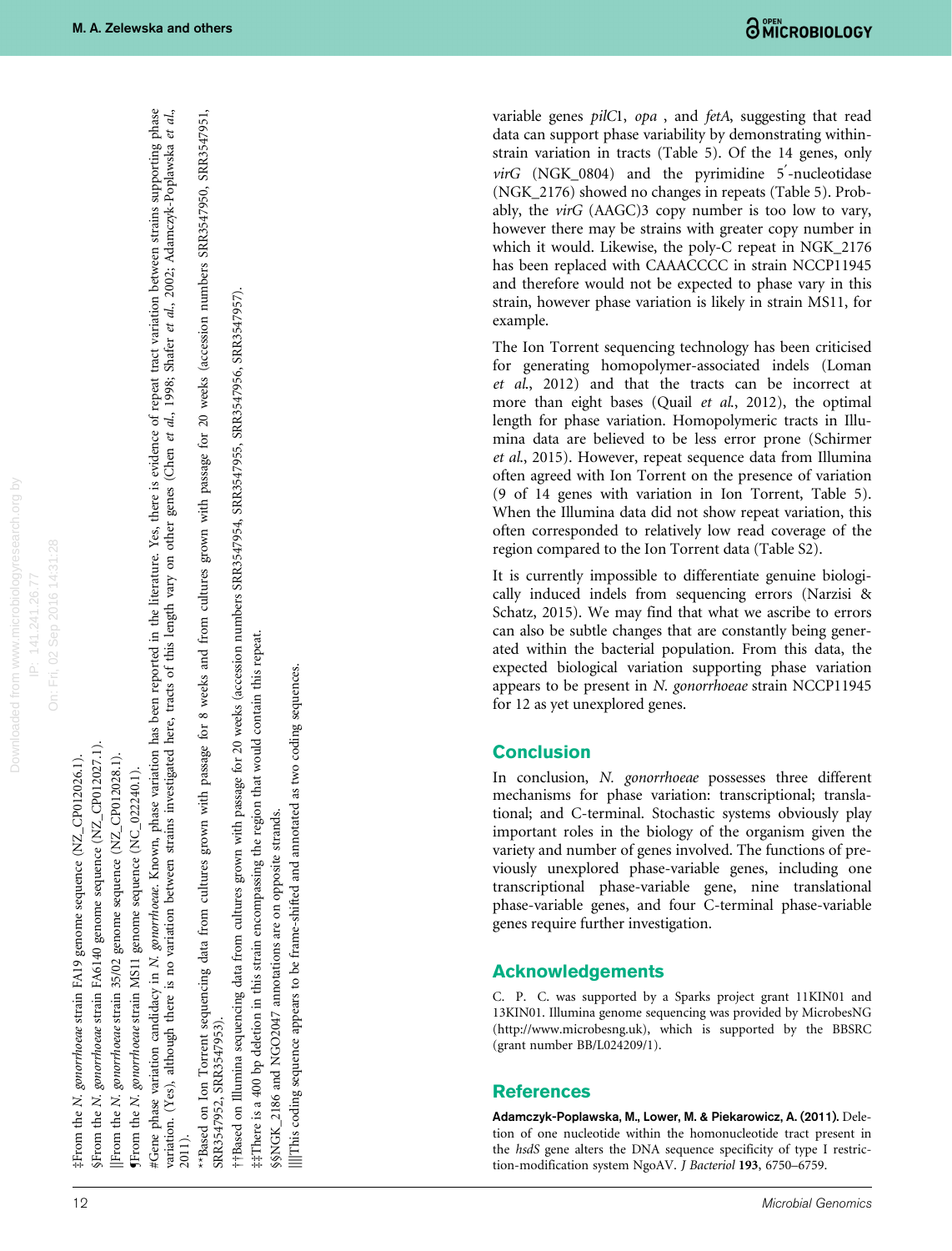<span id="page-12-0"></span>Afgan, E., Baker, D., Van den Beek, M., Blankenberg, D., Bouvier, D., Čech, M., Chilton, J., Clements, D., Coraor, N. & other authors (2016). The Galaxy platform for accessible, reproducible and collaborative biomedical analyses: 2016 update. Nucleic Acids Res 44, W3–W10.

Arenas, J., Cano, S., Nijland, R., Van Dongen, V., Rutten, L., Van der Ende, A. & Tommassen, J. (2015). The meningococcal autotransporter AutA is implicated in autoaggregation and biofilm formation. Environ Microbiol 17, 1321–1337.

Banerjee, A., Wang, R., Supernavage, S. L., Ghosh, S. K., Parker, J., Ganesh, N. F., Wang, P. G., Gulati, S. & Rice, P. A. (2002). Implications of phase variation of a gene (pgtA) encoding a pilin galactosyl transferase in gonococcal pathogenesis. J Exp Med 196, 147–162.

Barnett, D. W., Garrison, E. K., Quinlan, A. R., Strömberg, M. P. & Marth, G. T. (2011). BamTools: a C++ API and toolkit for analyzing and managing BAM files. Bioinformatics 27, 1691–1692.

Bhat, K. S., Gibbs, C. P., Barrera, O., Morrison, S. G., Jähnig, F., Stern, A., Kupsch, E. M., Meyer, T. F. & Swanson, J. (1991). The opacity proteins of Neisseria gonorrhoeae strain MS11 are encoded by a family of 11 complete genes. Mol Microbiol 5, 1889–1901.

Blankenberg, D., Gordon, A., Von Kuster, G., Coraor, N., Taylor, J., Nekrutenko, A. & Galaxy Team. (2010). Manipulation of FASTQ data with Galaxy. Bioinformatics 26, 1783–1785.

Bolotin, D. A., Mamedov, I. Z., Britanova, O. V., Zvyagin, I. V., Shagin, D., Ustyugova, S. V., Turchaninova, M. A., Lukyanov, S., Lebedev, Y. B. & Chudakov, D. M. (2012). Next generation sequencing for TCR repertoire profiling: platform-specific features and correction algorithms. Eur J Immunol 42, 3073–3083.

Bragg, L. M., Stone, G., Butler, M. K., Hugenholtz, P. & Tyson, G. W. (2013). Shining a light on dark sequencing: characterising errors in Ion torrent PGM data. PLoS Comput Biol 9, e1003031.

Carbonnelle, E., Hill, D. J., Morand, P., Griffiths, N. J., Bourdoulous, S., Murillo, I., Nassif, X. & Virji, M. (2009). Meningococcal interactions with the host. Vaccine 27, B78–89.

Carson, S. D., Stone, B., Beucher, M., Fu, J. & Sparling, P. F. (2000). Phase variation of the gonococcal siderophore receptor FetA. Mol Microbiol 36, 585–593.

Chaudhuri, R. R., Loman, N. J., Snyder, L. A., Bailey, C. M., Stekel, D. J. & Pallen, M. J. (2008). xBASE2: a comprehensive resource for comparative bacterial genomics. Nucleic Acids Res 36, D543–546.

Chen, C. J., Elkins, C. & Sparling, P. F. (1998). Phase variation of hemoglobin utilization in Neisseria gonorrhoeae. Infect Immun 66, 987–993.

Chung, G. T., Yoo, J. S., Oh, H. B., Lee, Y. S., Cha, S. H., Kim, S. J. & Yoo, C. K. (2008). Complete genome sequence of Neisseria gonorrhoeae NCCP11945. J Bacteriol 190, 6035–6036.

Darling, A. C., Mau, B., Blattner, F. R. & Perna, N. T. (2004). Mauve: multiple alignment of conserved genomic sequence with rearrangements. Genome Res 14, 1394–1403.

Erwin, A. L., Haynes, P. A., Rice, P. A. & Gotschlich, E. C. (1996). Conservation of the lipooligosaccharide synthesis locus lgt among strains of Neisseria gonorrhoeae: requirement for lgtE in synthesis of the 2C7 epitope and of the  $\beta$  chain of strain 15253. J Exp Med 184, 1233– 1241.

Jamet, A., Jousset, A. B., Euphrasie, D., Mukorako, P., Boucharlat, A., Ducousso, A., Charbit, A. & Nassif, X. (2015). A new family of secreted toxins in pathogenic Neisseria species. PLoS Pathog 11, e1004592.

Janulczyk, R., Masignani, V., Maione, D., Tettelin, H., Grandi, G. & Telford, J. L. (2010). Simple sequence repeats and genome plasticity in Streptococcus agalactiae. J Bacteriol 192, 3990–4000.

Jonsson, A. B., Nyberg, G. & Normark, S. (1991). Phase variation of gonococcal pili by frameshift mutation in pilC, a novel gene for pilus assembly. EMBO J 10, 477–488.

Jordan, P. W., Snyder, L. A. & Saunders, N. J. (2005). Strain-specific differences in Neisseria gonorrhoeae associated with the phase variable gene repertoire. BMC Microbiol 5.

Kellogg D. S. Jr., Peacock W. L. Jr., Deacon, W. E., Brown, L. & Pirkle, D. I. (1963). Neisseria gonorrhoeae I. virulence genetically linked to clonal variation. J Bacteriol 85, 1274–1279.

Langmead, B., Trapnell, C., Pop, M. & Salzberg, S. L. (2009). Ultrafast and memory-efficient alignment of short DNA sequences to the human genome. Genome Biol 10, R25.

Langmead, B. & Salzberg, S. L. (2012). Fast gapped-read alignment with Bowtie 2. Nat Methods 9, 357–359.

Lewis, L. A., Gipson, M., Hartman, K., Ownbey, T., Vaughn, J. & Dyer, D. W. (1999). Phase variation of HpuAB and HmbR, two distinct haemoglobin receptors of Neisseria meningitidis DNM2. Mol Microbiol 32, 977–989.

Loman, N. J., Misra, R. V., Dallman, T. J., Constantinidou, C., Gharbia, S. E., Wain, J. & Pallen, M. J. (2012). Performance comparison of benchtop high-throughput sequencing platforms. Nat Biotechnol 30, 434–439.

Mackinnon, F. G., Cox, A. D., Plested, J. S., Tang, C. M., Makepeace, K., Coull, P. A., Wright, J. C., Chalmers, R., Hood, D. W. & other authors (2002). Identification of a gene  $(lpt-3)$  required for the addition of phosphoethanolamine to the lipopolysaccharide inner core of Neisseria meningitidis and its role in mediating susceptibility to bactericidal killing and opsonophagocytosis. Mol Microbiol 43, 931–943.

Martin, P., Van de Ven, T., Mouchel, N., Jeffries, A. C., Hood, D. W. & Moxon, E. R. (2003). Experimentally revised repertoire of putative contingency loci in Neisseria meningitidis strain MC58: evidence for a novel mechanism of phase variation. Mol Microbiol 50, 245–257.

Moxon, R., Bayliss, C. & Hood, D. (2006). Bacterial contingency loci: the role of simple sequence DNA repeats in bacterial adaptation. Annu Rev Genet 40, 307–333.

Muralidharan, K., Stern, A. & Meyer, T. F. (1987). The control mechanism of opacity protein expression in the pathogenic Neisseriae. Antonie Van Leeuwenhoek 53, 435–440.

Narzisi, G. & Schatz, M. C. (2015). The challenge of small-scale repeats for indel discovery. Front Bioeng Biotechnol 3, 8.

Omer, H., Rose, G., Jolley, K. A., Frapy, E., Zahar, J. R., Maiden, M. C., Bentley, S. D., Tinsley, C. R., Nassif, X. & Bille, E. (2011). Genotypic and phenotypic modifications of Neisseria meningitidis after an accidental human passage. PLoS One 6, e17145.

Peak, I. R., Jennings, M. P., Hood, D. W. & Moxon, E. R. (1999). Tetranucleotide repeats identify novel virulence determinant homologues in Neisseria meningitidis. Microb Pathog 26, 13–23.

Power, P. M., Roddam, L. F., Rutter, K., Fitzpatrick, S. Z., Srikhanta, Y. N. & Jennings, M. P. (2003). Genetic characterization of pilin glycosylation and phase variation in Neisseria meningitidis. Mol Microbiol 49, 833–847.

Quail, M. A., Smith, M., Coupland, P., Otto, T. D., Harris, S. R., Connor, T. R., Bertoni, A., Swerdlow, H. P. & Gu, Y. (2012). A tale of three next generation sequencing platforms: comparison of Ion Torrent, Pacific Biosciences and Illumina MiSeq sequencers. BMC Genomics 13, 341.

Robinson, J. T., Thorvaldsdóttir, H., Winckler, W., Guttman, M., Lander, E. S., Getz, G. & Mesirov, J. P. (2011). Integrative genomics viewer. Nat Biotechnol 29, 24–26.